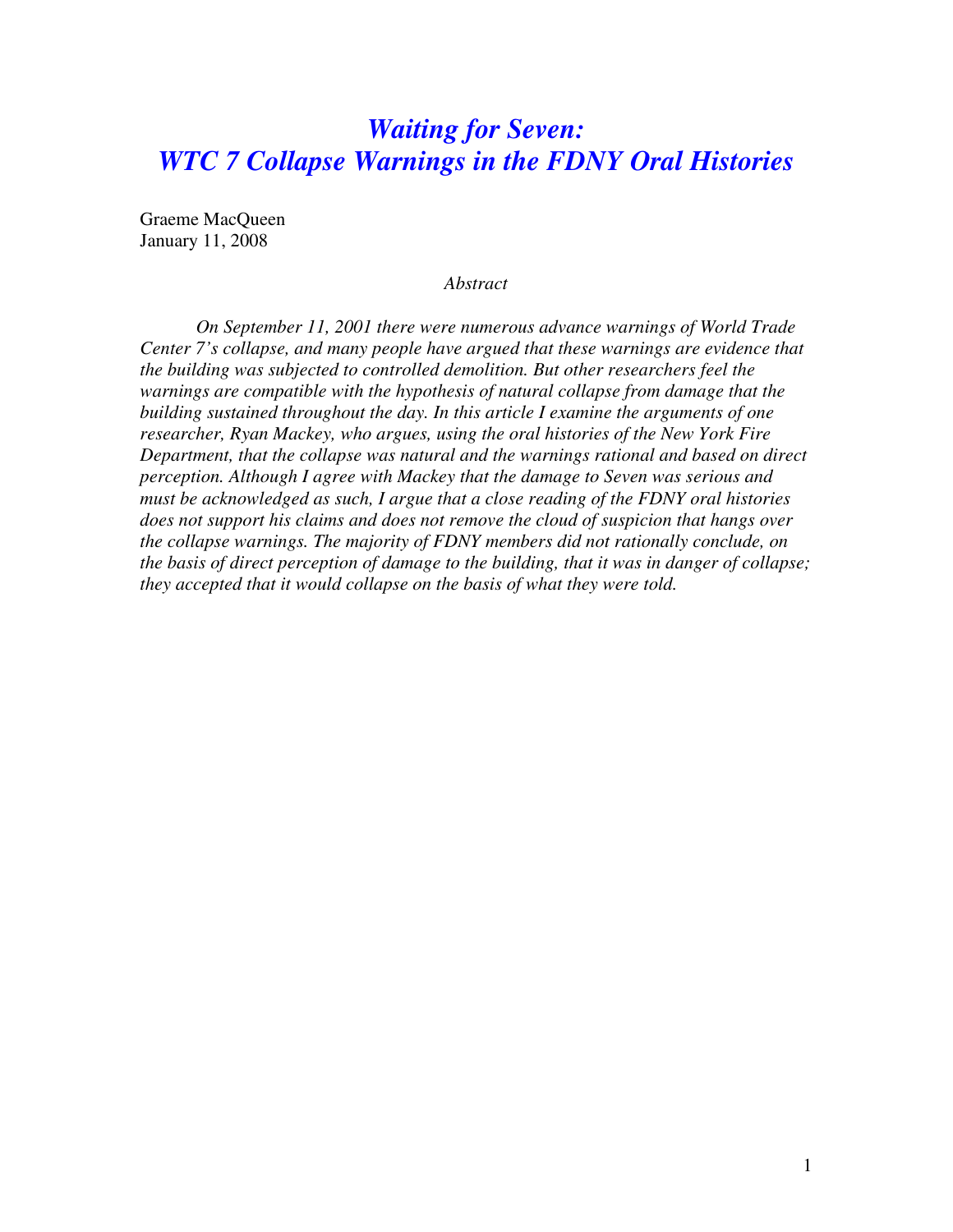In the debate over the collapse of World Trade Center 7, warnings of the building's collapse have come to play an important role. In addition to the numerous collapse warnings mentioned in written documents such as those I will be using in this article, we have seen a growing number of videotape fragments and interviews in which people appear to have been told in advance of Seven's collapse.[1] Many proponents of the controlled demolition hypothesis take these cases, both written and video, as evidence that the building's collapse was brought about deliberately. How could people have suspected or even known with certainty hours in advance that the building was going to collapse if this collapse was not under human control? These arguments typically try to place the event in historical context, stressing how unusual it was for a steel-framed skyscraper to undergo this kind of total collapse, whether from fire or from other possible causes. In this way they stress the peculiarity and the suspect nature of the advance warnings.

But those who think that Seven's fall was natural rather than deliberate have not shied away from the collapse warnings. They have simply interpreted them in a different way. In essence, they have said that the warnings were rational and expected given the severe damage Seven had sustained. These researchers may even consider collapse warnings, when combined with other factors, as evidence positively favouring the hypothesis of natural (non-demolition) collapse.

 Mark Roberts, for example, has set forth a detailed collection of collapse warnings, many of which are drawn from the oral histories of the New York Fire Department, [2] and has tried to use these to support his hypothesis of a natural collapse.[3] Ryan Mackey has used this material in a similar fashion.[4] Since I find Mackey's reasoning more clear than Roberts' I will take him in this paper as representative of this position.

Here are four of Mackey's comments on the issue. All quotations are taken from his recent and lengthy monograph criticizing David Ray Griffin's book, *Debunking 9/11 Debunking*.[5]

I. "Based on these numerous, corroborating accounts, coupled with video of the fires in WTC 7 and the fact that it burned for over six hours, there is indeed a better explanation than explosives for why the collapse was expected. There is some disagreement between firefighter accounts about exactly how many floors were burning or how intensely, but there can be no dispute that the fire persisted for hours, that the structure weakened, or that firefighters believed on this basis that the structure was likely to collapse."

II. "Dr. Griffin is faced with a difficult problem. He is attempting to equate prediction of the collapses with conspiracy to demolish WTC 7, or at the very least cognizance thereof. As numerous accounts indicate, both in official interviews and ordinary reporting, the FDNY collectively knew that WTC 7 was in danger of collapse hours before it finally fell. If Dr. Griffin wishes to maintain his theory, then he must make a painful choice:

- 1. Accept that the FDNY was part of the plot to destroy WTC 7.
- 2. Accept that the FDNY knew of the plot, but did nothing to stop it, and to this day refuses to talk about it.
- 3. Propose that someone "in the know" tricked a high-ranking member of the FDNY into *thinking* that it would collapse, and:
	- a. This duped individual convinced many more firefighters that it would collapse;
	- b. Those so informed believed it would collapse;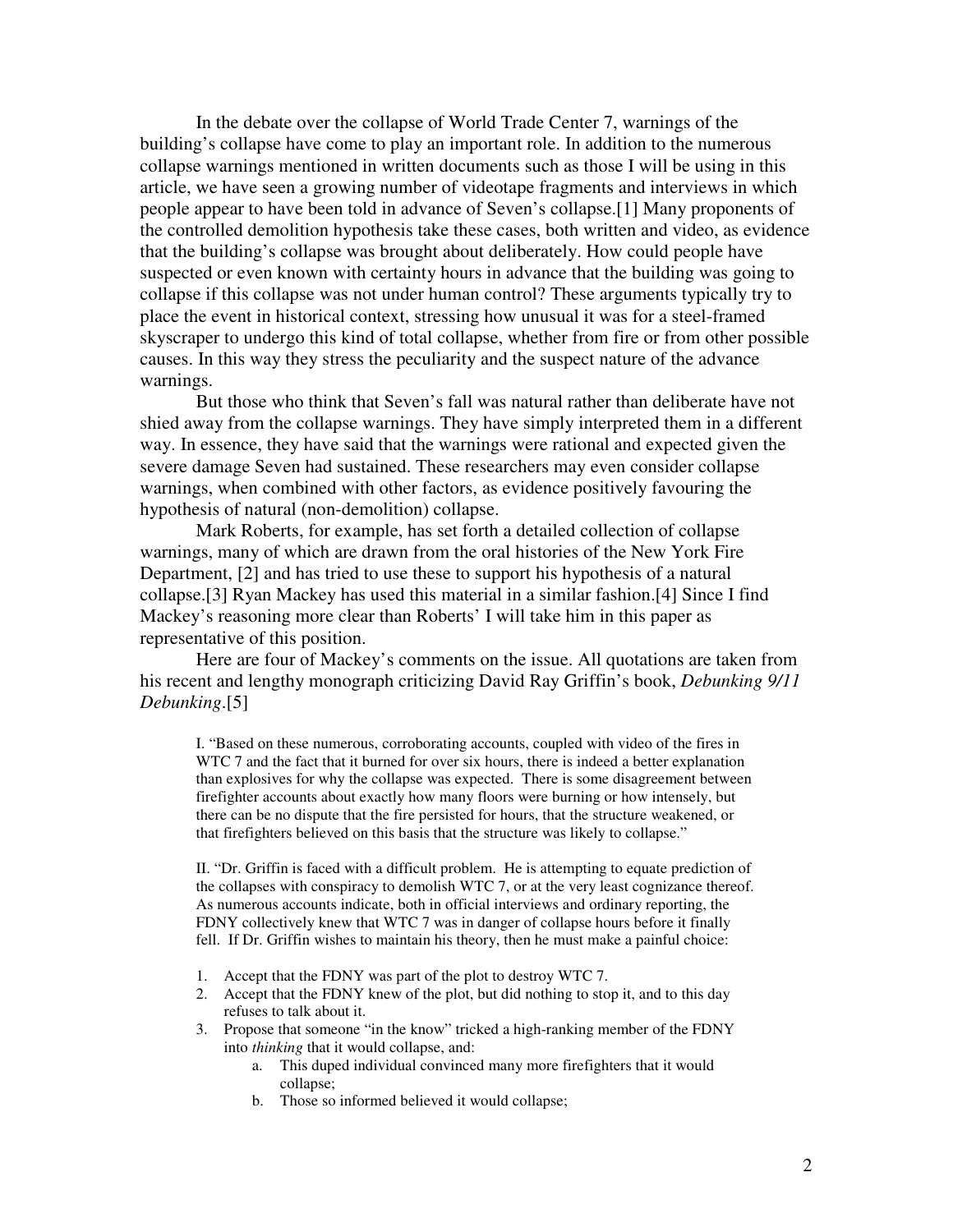- c. Not a single FDNY member expressed doubts about what they were told, based on their own experience and the actual condition of WTC 7; and
- d. The structure burned and showed unmistakable signs of weakening anyway.

All of these three choices suggest (and insultingly so) highly unlikely behavior on the part of the firefighters. None has the slightest support in evidence. The rational conclusion, again, is that their training and observation led them to conclude, correctly, that WTC 7 was in danger of collapsing."

III. "In summary, the 'unique features' of WTC 7's collapse are completely logical, and were obvious to the rescue workers on site. Dr. Griffin's suspicions, namely that the knowledge of collapse and more rapid removal of debris is proof of a conspiracy to destroy WTC 7, has no grounding in reality."

IV. "From the firefighter comments, there are a few elements common to virtually every single account that must be considered as credible:

- Fires persisted from the WTC 1 debris impacts up to the final collapse of WTC 7
- Fires were present on multiple floors
- Fires were considered a threat to the building's structural integrity

It is the third point that poses the biggest problem to Dr. Griffin's theory. Not one firefighter interview expresses doubt or surprise at the collapse of WTC 7, even though accounts do differ in other details."

Before turning to Mackey's central argument, I want to draw attention to two distinctions I believe he ought to have made more clearly, the distinction between certainty and uncertainty in a collapse warning, and the distinction between early and late warnings. These distinctions seem to me to be very important. To take extreme examples: if someone sees a building that has been burning for hours and is manifesting various signs of damage and says, "I'm worried about the possibility that this building might collapse, so I'm going to establish a safety zone around this building" this is quite different from someone saying hours earlier when damage is much lighter, "I know for a certainty that, later on today, this building will collapse." The second case invites much more skepticism about natural collapse than the first.

But let us return to Mackey. What is his argument? I believe the main points are as follows:

1. Building Seven was seriously damaged early in the day and this damage progressed as the day went on.

2. FDNY members at the scene, whose testimony has been preserved, directly perceived this damage.

3. These FDNY members rationally concluded from what they perceived that the building was in danger of collapse.

4. The collapse warnings in the FDNY collection are merely the manifestation of this rational conclusion.

I will focus on statements three and four in this article.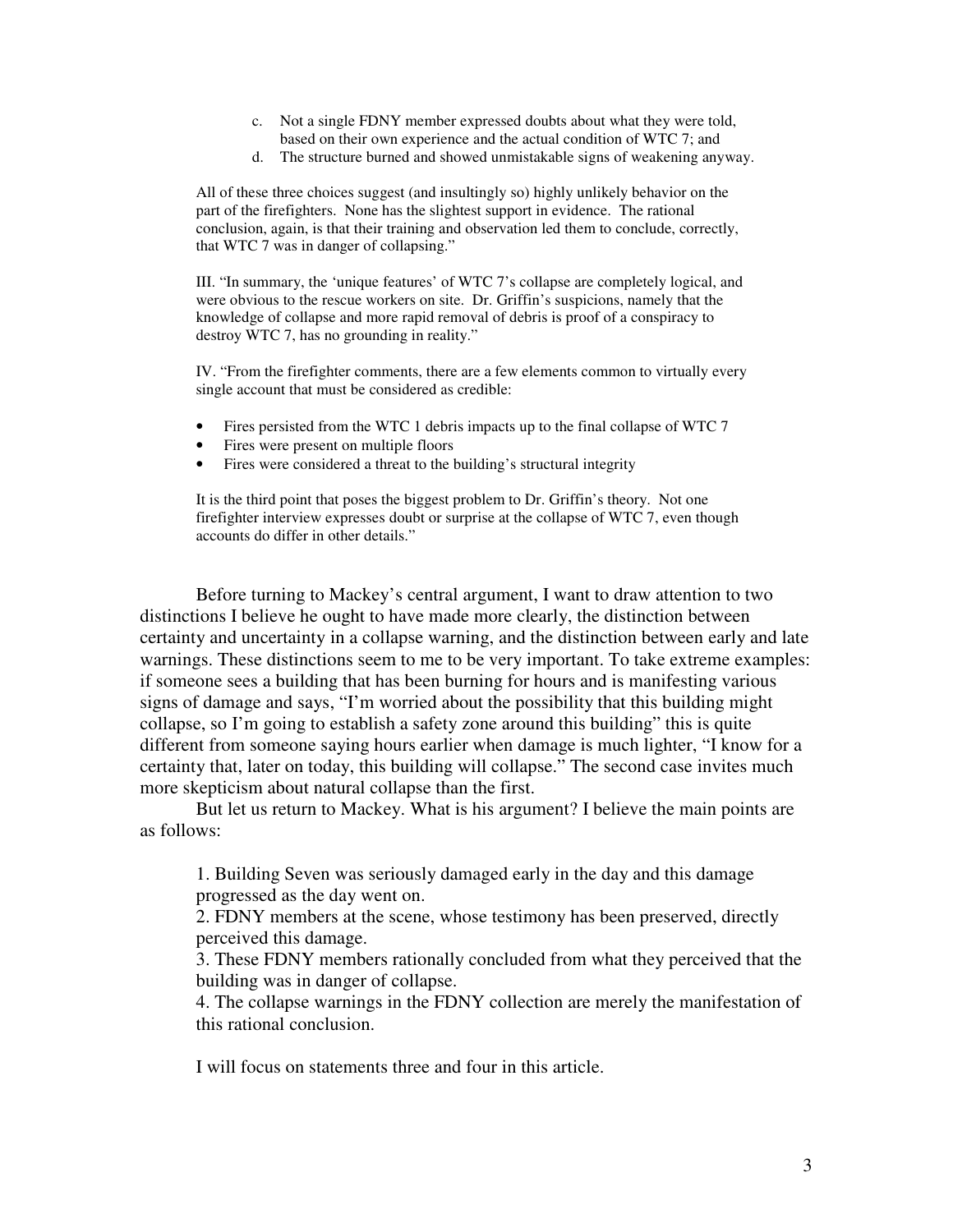Mackey speaks, in his monograph, in support of the following principle, consistent with the scientific method: "Claims that can be verified, either through calculation and experiment or independent confirmation, are the most valuable (and you should consider verifying them yourself, if you are able)." [7] This is a good principle, and in keeping with it I have investigated five questions in relation to the FDNY oral histories:

(1) In the FDNY oral histories, how many FDNY members report hearing warnings of Seven's collapse?

(2) What was the degree of certainty in these warnings? If we create a binary system, how many firefighters can we classify as hearing that that the building *might* come down and how many can we classify as hearing that it *would* come down?

(3) To the extent that we can determine times from the testimonies, how long before the actual collapse were the warnings received?

(4) Who ascertained that the building was headed for possible or certain collapse—the FDNY members reporting the warnings or other parties such as their official superiors? (5) How many FDNY members gave causes of the expected collapse and what causes did they identify?

My method of answering these questions has been the old-fashioned one of reading the FDNY oral histories in their entirety. We can find most references through directed computer searches, but inevitably some cases slip through.

Although there is some degree of subjectivity in the decision as to what cases to include and how to classify cases, Appendices A and B represent my best attempts. Appendix A lists the witnesses and Appendix B records my coding of each case. Please note that these lists and tables do not attempt to capture all references to damage to Seven and even less do they claim to capture all references to building Seven in the oral histories. They deal only with *collapse warnings*.

On the basis of the findings summarized in these appendices, the five questions posed may now be answered.

(1) In the FDNY oral histories, there are about 60 FDNY members who report hearing warnings of Seven's collapse.

(2) Of these 60 cases, only two have an unknown degree of certainty. Thirty-one cases qualify as "definite" (Seven is thought definitely to be coming down), while 27 qualify as "indefinite" (Seven might come down).

(3) In 27 cases time could not be determined. Of the remaining cases, 17 warnings were received less than two hours before collapse, while ten were received two or more hours before collapse and six appear to have been received four or more hours before collapse. (4) In five cases it is unknown who ascertained that the building was headed for possible or certain collapse. Of the remaining cases, seven FDNY members personally ascertained or affirmed the possible or definite collapse, while in 50 cases this judgment was made by others, typically official superiors. (There are two cases where the judgment was made on the basis of both self and other—hence the failure of these numbers to add up to the correct total.)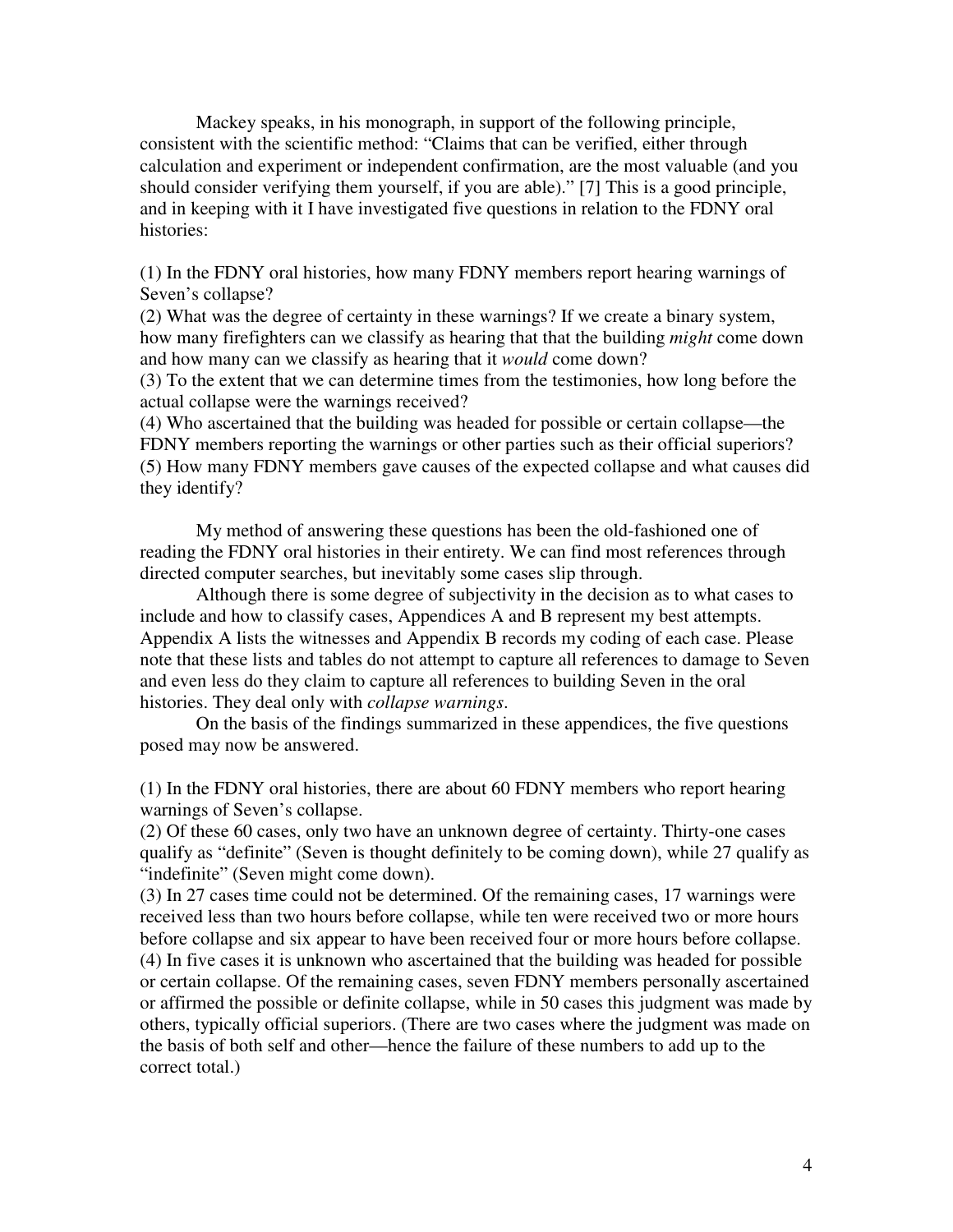(5) In 38 cases no cause of collapse is given. Of the remaining cases, no member gives other (non-fire) damage as sole cause of collapse; 15 members give fire alone as cause of collapse; and seven members give a combination of fire and other damage as cause of collapse.

Before turning directly to Mackey's argument, I note that almost half of the warnings where time can be estimated were received over two hours in advance of the building's collapse, and I also note that over half of the total collapse warnings are definite (we are dealing with more than suspicions and worries and estimates). These findings put a burden on any hypothesis of natural collapse.

But let us turn to the third statement I listed in my summary of Mackey's argument. Is it true that FDNY members rationally concluded from what they perceived that the building was in danger of collapse? Only seven appear to have done so, whereas 50 accepted the collapse prediction from others, typically superiors.

With regard to the fourth point in the argument, is it true that the collapse warnings were mainly the result of a rational conclusion based on observation and training? No. As far as we can tell, no rational conclusion based on direct perception was made in the vast majority of cases.

Two additional claims made by Mackey merit comment. Among the "few elements common to virtually every single [FDNY] account," he says, is this one: "Fires were considered a threat to the building's structural integrity." This is incorrect. In the 60 cases of collapse warning, the great majority of FDNY members do not report that they thought fire was a threat to the building's structural integrity. In addition, says Mackey, "not one firefighter interview expresses doubt or surprise at the collapse of WTC 7." This is also wrong, as we can see, for example, in the testimony of Kevin Howe:

"I remember when 7 World Trade came down and everybody was like shell shocked. I mean this was a 47 story building. We all ran. We were like oh, my god, here we go again. It just gave us the creeps." [8]

That most FDNY members seem to have accepted both the collapse warnings and the collapses themselves with few questions appears to be true and deserves to be discussed. But Mackey overstates his case and thereby weakens it.

As will be clear by now, my research refutes the claim that the FDNY witnesses as a body perceived with their own eyes that Seven was severely damaged and on that basis *concluded* that it was at risk of total collapse. My research shows that the great majority of witnesses *accepted* that Seven was going to collapse because they were *told* that it was going to collapse.

But if this is the case, how did the notion of total collapse arise in the first place? The FDNY oral testimonies do not give a satisfactory answer to this question.

A variety of high ranking individuals in the FDNY suggest in their testimonies that they concluded on the basis of their own observation that the building was going to collapse. As will be seen in Appendix C, which lists the seven cases of independent observation and assessment, Chiefs Fellini, Goldbach and Nigro felt the collapse warnings were supported by their own observations. And, outside the context of the formal oral histories conducted by the World Trade Center Task Force, there are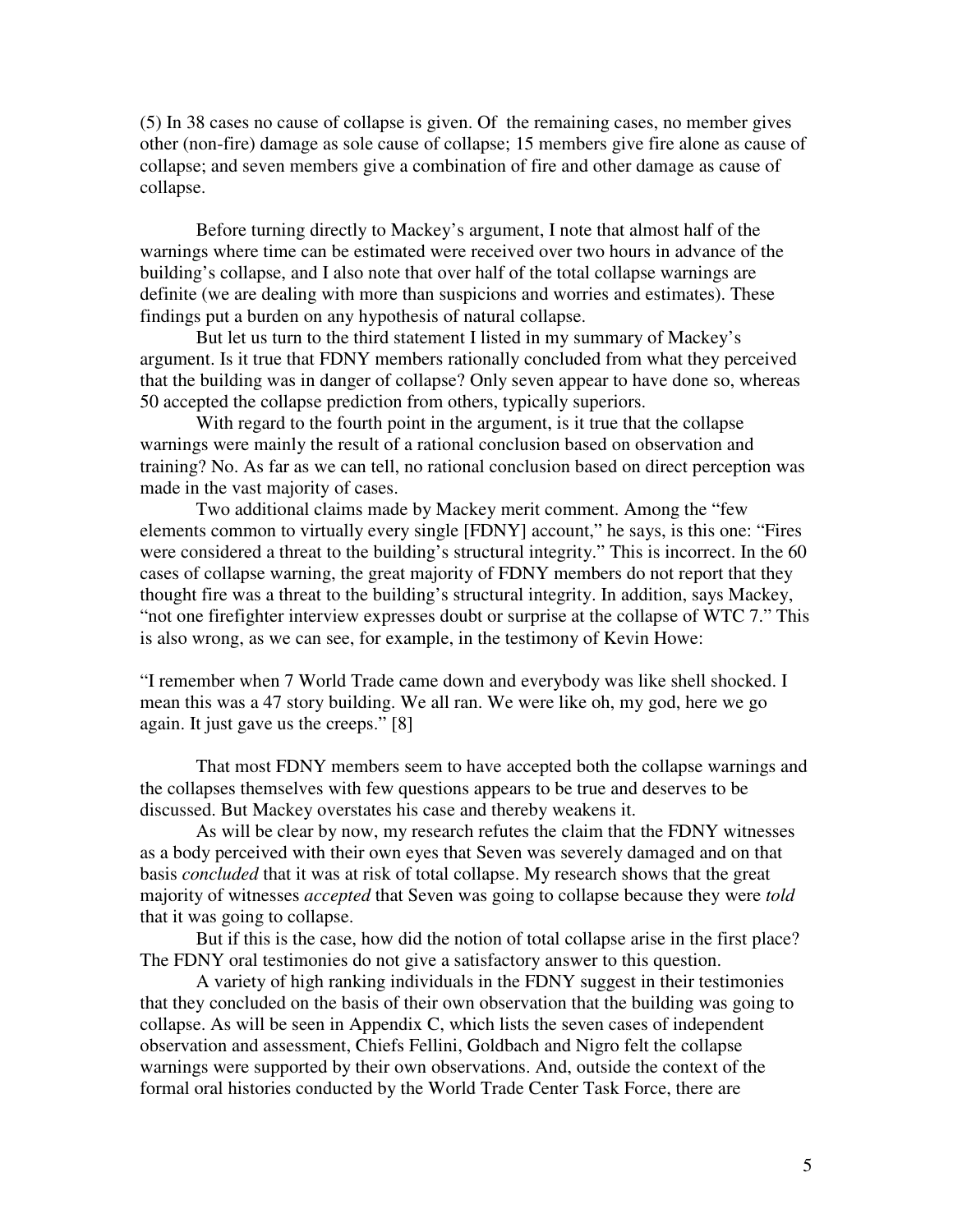testimonies in *Firehouse Magazine* with Captain Boyle and Deputy Chief Hayden where these officers give signs of structural damage (the large hole supposedly created by debris from WTC 1, as well as creaking, leaning and bulging in WTC 7) that they say led them to worry about the stability of the building and, in Hayden's case, to conclude at about 2:00 p.m. that the building "was going to collapse."[9] But many of us will not be satisfied with this answer. Hayden, for example, was on the scene before the collapse of either of the Twin Towers and got a good look at the damage the Towers sustained. On this basis he thought (and he says other members of the department agreed) "that there was going to be a partial collapse, a gradual collapse after a couple of hours of burning." [10] We have independent testimony to the same effect from other FDNY members. In fact, when interviewees say in the FDNY oral histories that they were worried that the Twin Towers might collapse, it almost always turns out that what they were worried about was partial collapse--they worried, for example, that the portion of the building above the impact site might fall off (Appendix D). Almost without exception, they were staggered by the collapse that actually took place, which was sudden, violent, complete, symmetrical and extremely rapid. But if Hayden had only partial collapse in mind when he saw the Towers, with their obvious and major damage, on what basis did he conclude that WTC 7 was "coming down?" It is not clear what reasoning led him from "a visible bulge, it ran up about three floors" [11] to the kind of collapse that eventually took place. It seems to me quite possible that this is a case where customary expectations had been destroyed by the collapses of the Towers. In fact, Hayden says, "under any normal circumstances, that's a major event, a 47-story building collapsing. It seemed like a firecracker after the other ones came down…" [12]

The two possibilities at issue here should be kept separate. The chiefs may have concluded that Seven was going to collapse on the basis of their pre-9-11 experience; or they may have concluded that Seven was going to collapse *on the basis of what they experienced on 9-11 itself with the collapse of the Towers.* These are not at all the same. If the collapses of the Towers are themselves suspect events, as they are for many of us, then we are not happy when someone treats these collapses as natural and makes conclusions accordingly.

There is another possibility that does not require anyone in the FDNY to have been "in the know." I refer to one of the options Mackey apparently regards as outlandish:

"someone 'in the know' tricked a high-ranking member of the FDNY into *thinking*  that it would collapse, and:

- e. This duped individual convinced many more firefighters that it would collapse;
- f. Those so informed believed it would collapse"

I have seen no direct evidence in the FDNY oral histories to support this hypothesis. But it is certainly not irrational to include it in our repertoire as a possibility and to explore it further. We have, as a comparison case, the important warning relating to the Twin Towers, made shortly before the collapse of the South Tower. I believe it is worth reminding readers of this warning so I will quote FDNY Chief Peruggia's account at length. [13]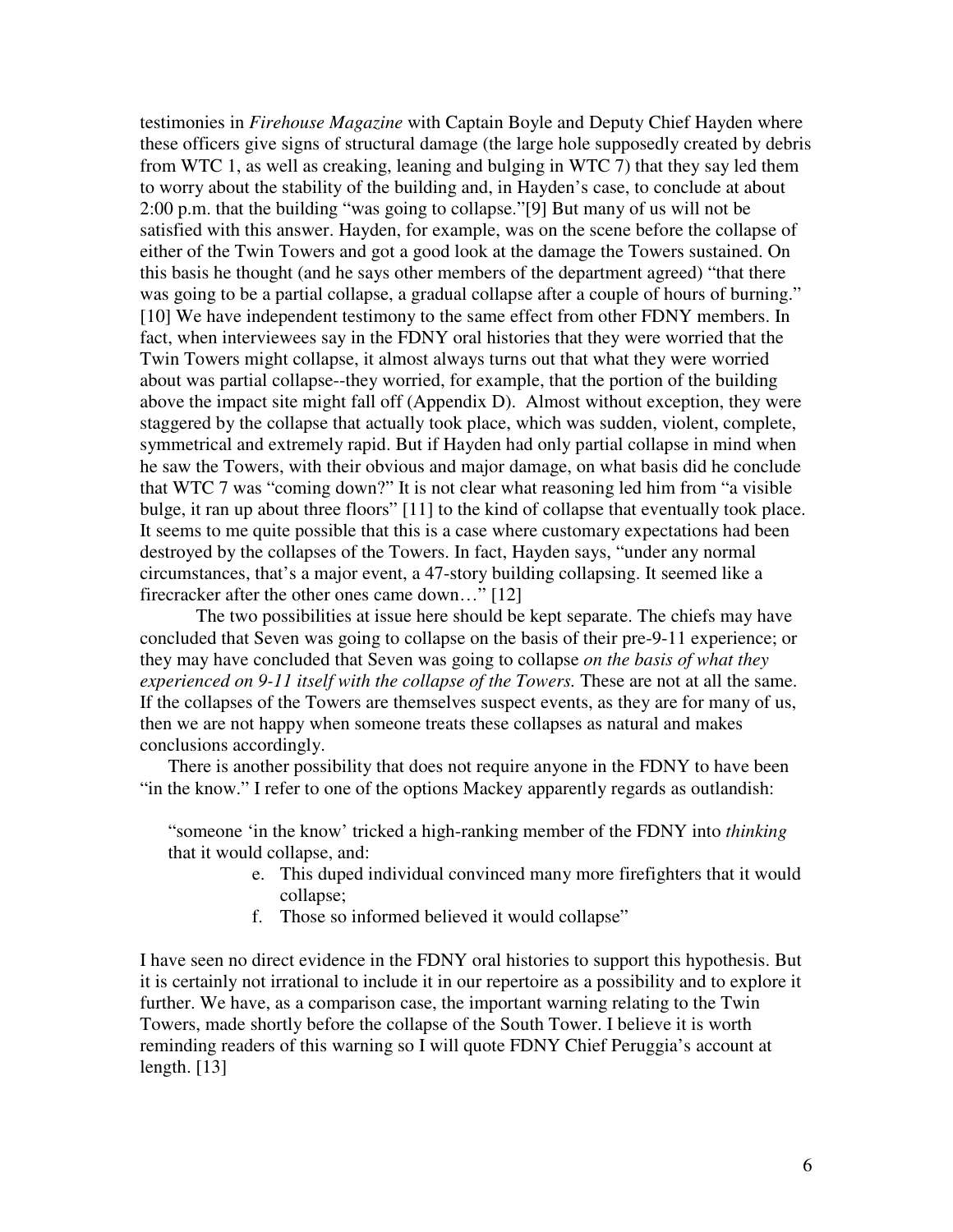"I was in a discussion with Mr. Rotanz and I believe it was a representative from the Department of Buildings, but I'm not sure. Some engineer type person, and several of us were huddled talking in the lobby and it was brought to my attention, it was believed that the structural damage that was suffered to the towers was quite significant and they were very confident that the building's stability was compromised and they felt that the north tower was in danger of a near imminent collapse.

I grabbed EMT Zarrillo, I advised him of that information. I told him he was to proceed immediately to the command post where Chief Ganci was located…"

Q. "They felt that just the one building or both of them?"

A. "The information we got at that time was that they felt both buildings were significantly damaged, but they felt that the north tower, which was the first one to be struck, was going to be in imminent danger of collapse. Looking up at it, you could see that, you could see through the smoke or whatever, that there was significant structural damage to the exterior of the building. Very noticeable. Now you know, again, this is not a scene where the thought of both buildings collapsing ever entered into my mind.

I was there in 1993, 14 minutes after the bomb went off. I operated some 16 hours at the building and with all the post-incident critiques and debriefings with various agencies. We were always told by everyone, the experts, that these buildings could withstand direct hits from airplanes. That's the way they were designed. They went through all of this architectural stuff, way beyond the scope of my knowledge.

It was hit by an airplane. That's okay. It's made to be hit by an airplane. I mean I think everyone may have believed that. We were all told years ago it was made to be hit by an airplane."

When Zarrillo carried Peruggia's startling news of imminent collapse to Chief Ganci, Ganci's response was, "who the fuck told you that?" [14] Ganci had bet the lives of his firefighters on the stability of the Towers. In fact, the lives of hundreds of firefighters had been wagered on the experience of fire chiefs who never suspected collapse. Ganci had almost certainly been told, like Peruggia and others in the FDNY (see Appendix E), that planes could not cause the Towers to collapse. Ganci is dead—he died in the collapse of the North Tower—but his question remains a good one: Who told you that?

In my view, all three building collapses were peculiar in the extreme, and we have a perfect right to ask who determined that they were going to collapse and on what basis. We need not apologize for asking whether there might have been an "engineer type" person" who told crucial members of the FDNY that Seven's stability was compromised, after which this warning was passed on and largely accepted by the rank and file. (Note Goldbach's statement in Appendix C that "they said it suffered some form of structural damage"—do we know who "they" refers to?) Exploring this possibility further remains an important task.

But if, as many in the 9-11 truth movement believe, the damage sustained by Seven in no way justified the collapse that eventually took place, how could so many of the firefighters have accepted without question the warnings of such collapse? I cannot answer this question with certainty but I can make suggestions.

First, we should remember that Hayden is not the only one whose expectations were overturned by the earlier events of the day. With the collapse of the Towers,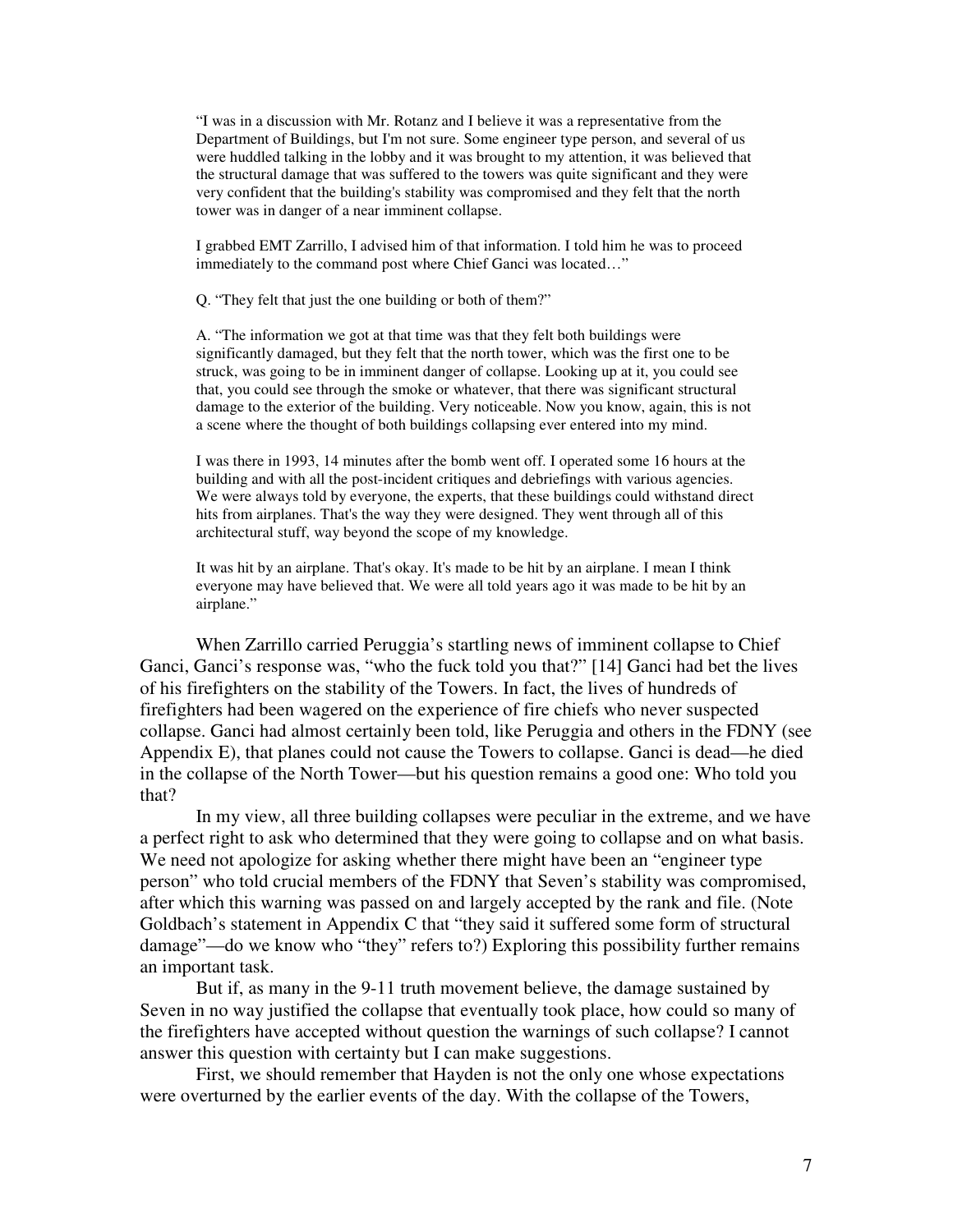normality had been fractured. ("I'm doing this 23 years...This changed all the rules. This changed all the rules. This went from a structure to a wafer in seconds, in seconds." [15]) In the FDNY oral histories we can see the progressive adjustment to the abnormal even between the collapse of the South Tower and that of the North Tower. The first collapse was met with almost universal shock, but after that building came down people on the scene were less confident the second building would remain standing, and when it came down they were less surprised. ("At that point I stopped myself and thought to myself, you've got to be smart about this. The first tower came down. There's a great chance that the second one might as well.") [16]) There is nothing irrational here. However unexpected the first collapse may have been, once it occurred any confidence that the second tower was immune to collapse was naturally destroyed. Through the same process, a collapse of a 47-story steel-framed high-rise, such as normally would have seemed beyond the pale, was by late afternoon no longer surprising.

Secondly, many of those FDNY members on the scene who had already experienced the horrors of the earlier part of the day were in shock or otherwise unable to function normally. We perceive a high degree of exhaustion and resignation in their accounts. ("At that point we were just I think, everybody, the emotions were fried." [17]) They had seen chaos and horrors, and over three hundred of their companions were dead. They felt like a "defeated army;" [18] they felt this was "just one of those wars we were just going to lose" [19]. Paramedic Delgado's response to Seven's collapse is indicative of this spirit: "they said it's collapsing and I didn't even give a shit anymore." [20]

This resignation seems to have led to a kind of innocence, in which even quite precise demarcation of the collapse zone raised no doubts. In DeCosta Wright's interview we have the following exchange:

Q. "Were you there when building 7 came down in the afternoon?"

A. "Yes."

Q. "You were still there?"

A. "Yes, so basically they measured out how far the building was going to come, so we knew exactly where we could stand."

Q. "So they just put you in a safe area, safe enough for when that building came down?" A. "5 blocks. 5 blocks away. We still could see. Exactly right on point, the cloud stopped right there." [21]

I do not think it is too much to suggest that at this point in the day the firefighters had reached a stage allied to, although more extreme than, that reached by many in the general American population on 9-11. Shock and chaos had led to a willingness to accept interpretations of events that would normally have been rejected as unreasonable or unlikely.

There is a further matter we must become aware of if we wish to understand the strange lack of interest in Seven's collapse in the FDNY oral histories. It has to do with guidelines operative in at least some of the World Trade Center Task Force Interviews.

When Firefighter Michael Morabito attempted to talk about the collapse of Seven in his interview he was interrupted by his interviewer with the words, "They don't really want to know about 7." [22] What are we to make of this? Was Seven targeted for exclusion in these interviews? I believe there was a principle of exclusion operative in at least a portion of the interviews, but the evidence suggests it was quite broad and relegated to secondary status virtually everything that occurred after the collapse of the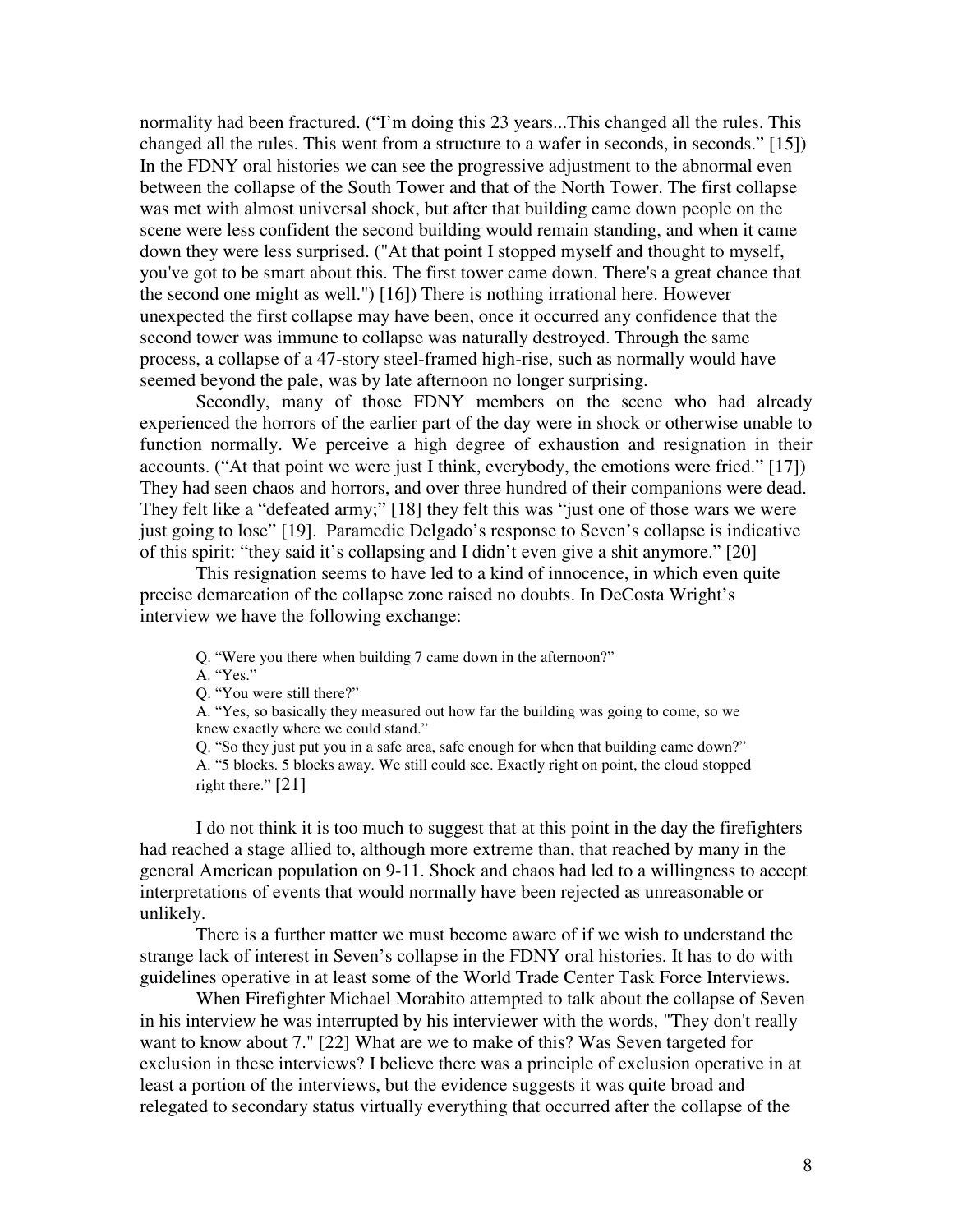Towers. When Lieutenant Michael Hadden asked his interviewer, "Do you want me to tell you what I did the whole day?" he received the reply, "No, no, that's fine. What we're interested in is the time around the collapse." [23] It is clear from the context that the collapse in question was that of the Twin Towers. This guideline is confirmed by another interviewer, who said he wished to hear the interviewee's story until, "Roughly noon, somewhere around then." [24]. Interviewer Monty Feiler was explicit at the start of his interview with Lieutenant Howard Hahn about his time frame. "What I'd like you to do is if you can just relate a scenario of what happened on the morning of September 11th, how you became involved, and go up to the second building collapse." [25] And Fire Marshal Pat Campbell used very similar language: "We are here to get a history today of the events that happened on September 11. What we are interested in is that from the time you became aware of the attack until the first plane hit the south tower until after the second tower had collapsed." [26]

Not all interviewers, obviously, adhered to these guidelines (or were, perhaps, even aware of them): if they had, we would not have the little we do possess about the collapse of Seven. But we do encounter interviewers who terminated the interview abruptly once the collapses of the Towers had been dealt with. [27]

I do not know why this guideline was established and whether it has a sinister or an innocent meaning. But the result has been that the collective narrative related by the FDNY climaxes with the collapse of the Towers and effectively ends shortly thereafter. Building Seven appears as an afterthought.

Restoring Seven's profile has been the work of the 9-11 truth movement. In my view the restoration should continue until the public is fully informed of this building, the peculiar nature of its collapse, and the equally peculiar foreknowledge of this collapse. I have three recommendations, which I add to those already made in the course of the article, for future research:

1. There should be a comprehensive study of the progressive damage sustained by WTC 7 on 9-11, taking into account all forms of evidence available and all sides and floors of the building. Of course, NIST's final report on Seven should include such a study, but not all of us are confident NIST will do the job responsibly. In any case, why wait for NIST?

2. There should be a comprehensive historical and comparative study of all collapses of steel-framed buildings, whether total or partial, so that instead of warring rhetoric we will have a solid set of cases with which to compare the collapse of Seven.

3. There should be a study of collapse warnings and foreknowledge of building collapses—I would suggest the scope be quite broad—so that we will know how normal or abnormal the collapse warnings are in the case of Seven.

Until these research projects are complete I will continue to regard the WTC 7 collapse warnings as one of the many serious 9-11 anomalies that force us to view the official narrative of the day with skepticism.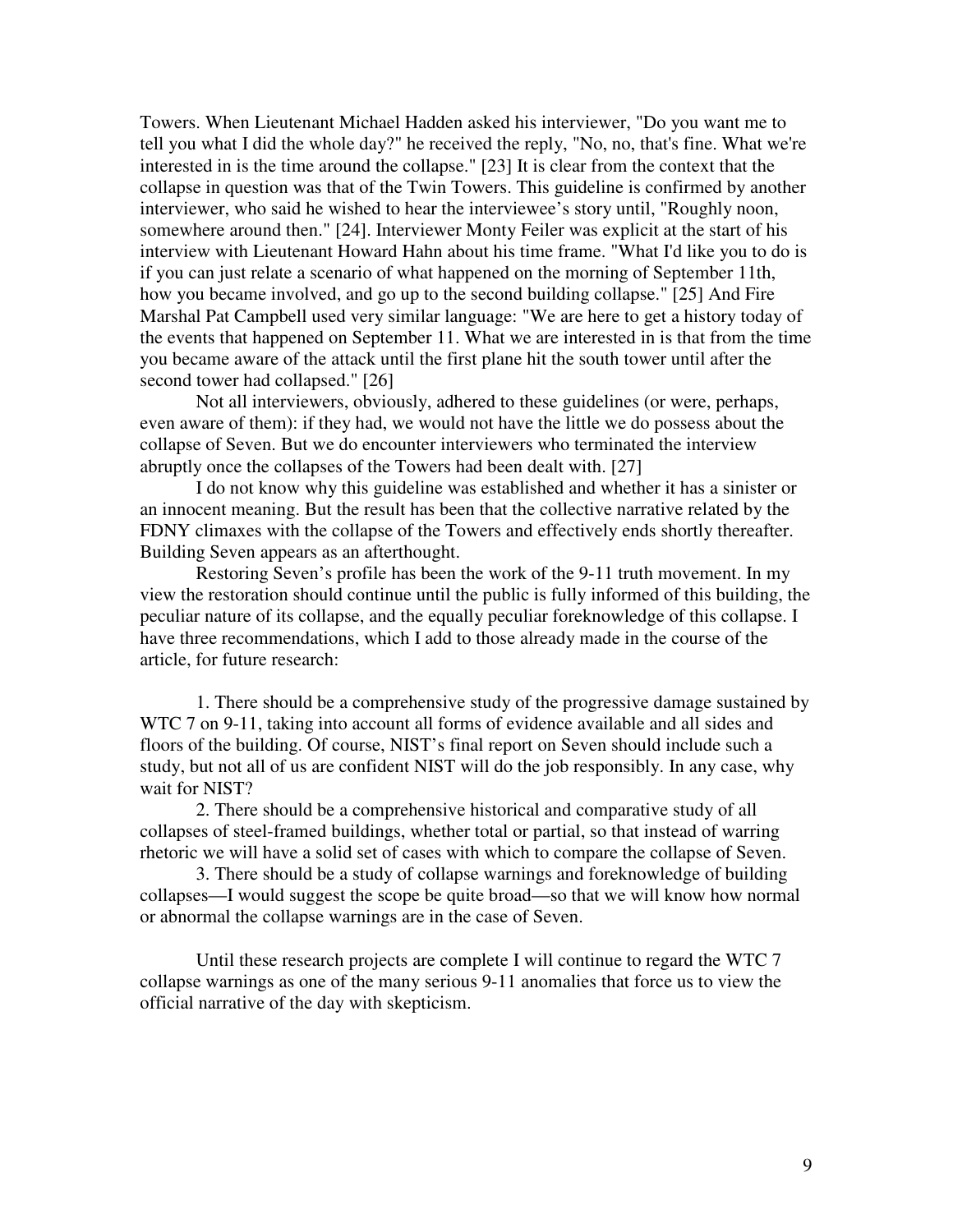# **NOTES**

1. A very helpful website for the study of WTC 7 is:

http://wtc7.net/

A useful compilation of relevant material, with good images of the collapse itself, can be found in the short film, "WTC7: The Smoking Gun of 9/11" (updated, March 10, 2007) at the link that follows. (I do not, however, endorse all parts of the video.)

http://video.google.com/videoplay?docid=2073592843640256739

2. The approximately 500 FDNY oral histories can be found on the website of the *New York Times*:

http://graphics8.nytimes.com/packages/html/nyregion/20050812\_WTC\_GRAPHIC/met\_ WTC\_histories\_full\_01.html

3. See the eyewitness accounts in Part II of Mark Roberts' material at:

http://wtc7lies.googlepages.com/introduction

4. Ryan Mackey, *On Debunking 9/11 Debunking: Examining Dr. David Ray Griffin's Latest Criticism of the NIST World Trade Center Investigation* (Version 1.1, 21, September 2007; Original Release 31 August 2007)

http://911guide.googlepages.com/ryanmackey

5. Mackey, p. 121-126.

6. Mackey, p. 164.

7. FDNY oral history 9110469, p. 10.

8. See the first hand accounts of Captain Chris Boyle (*Firehouse Magazine*, August, 2002) and Deputy Chief Peter Hayden (*Firehouse Magazine*, April, 2002):

http://www.firehouse.com/terrorist/911/magazine/gz/boyle.html

http://www.firehouse.com/terrorist/911/magazine/gz/hayden.html

9. Hayden, p. 3.

10. Hayden, p. 5.

11. Hayden, p. 5.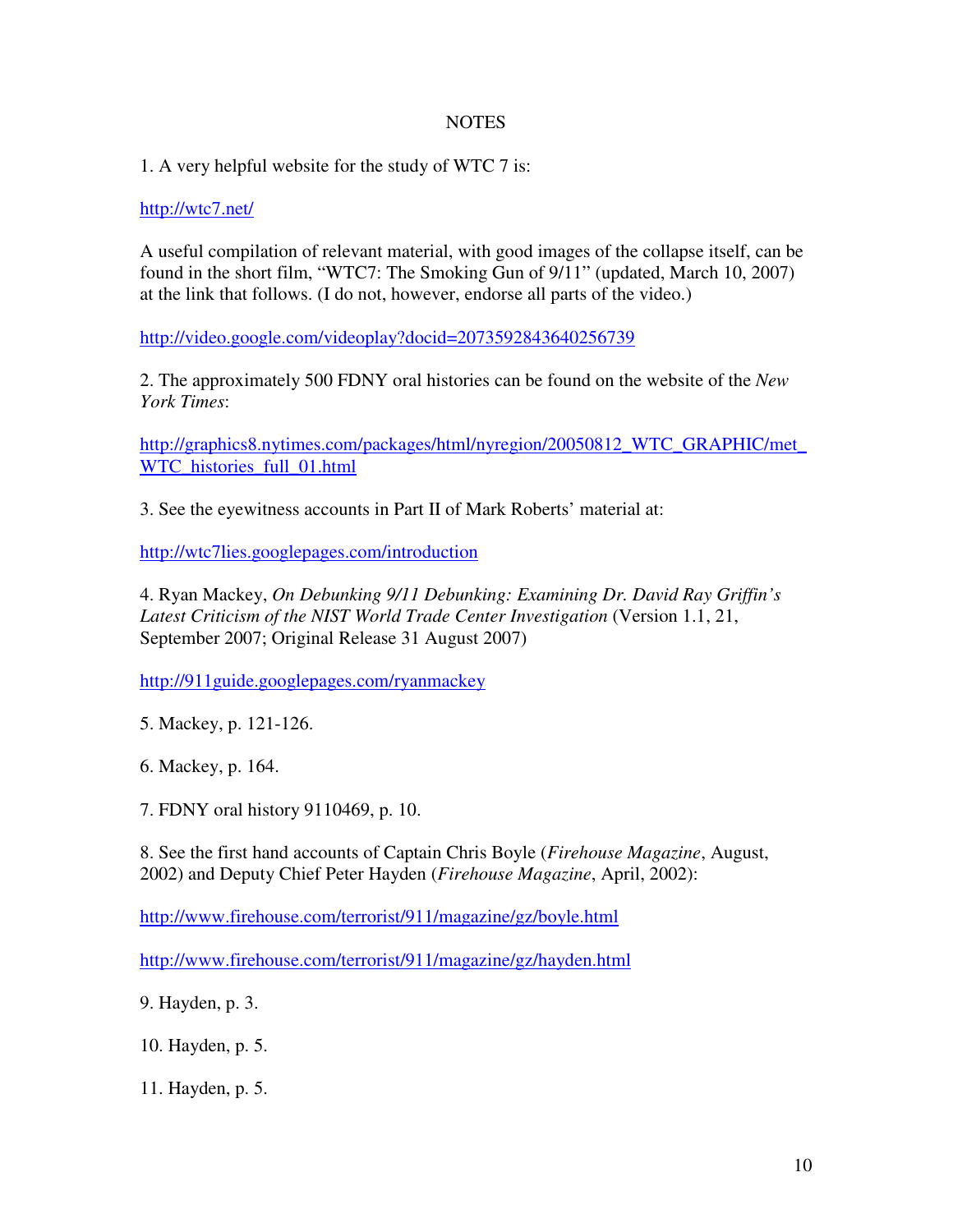- 12. FDNY oral history 9110160, pp. 17-18.
- 13. Zarrillo's testimony in FDNY oral history 9110161, p. 6.
- 14. James Canham, FDNY oral history 9110370, p. 25.
- 15. Glenn Asaeda, FDNY oral history 9110062, p. 24-25.
- 16. Timothy Burke, FDNY oral history 9110488, p. 17.
- 17. Zachary Goldfarb, FDNY oral history 9110145, p. 46.
- 18. Hayden, p. 5.
- 19. FDNY oral history 9110004, p. 24-25.
- 20. FDNY oral history 9110054, p. 11-12.
- 21. FDNY oral history 9110461, p. 7-8.
- 22. FDNY oral history 9110315, p. 3-4.
- 23. FDNY oral history 9110145, p. 51.
- 24. FDNY oral history 9110511, p. 2.
- 25. FDNY oral history 9110191, p. 2.
- 26. E.g., Charles Gschlecht's interview (FDNY oral history 9110274) by Murray Murad.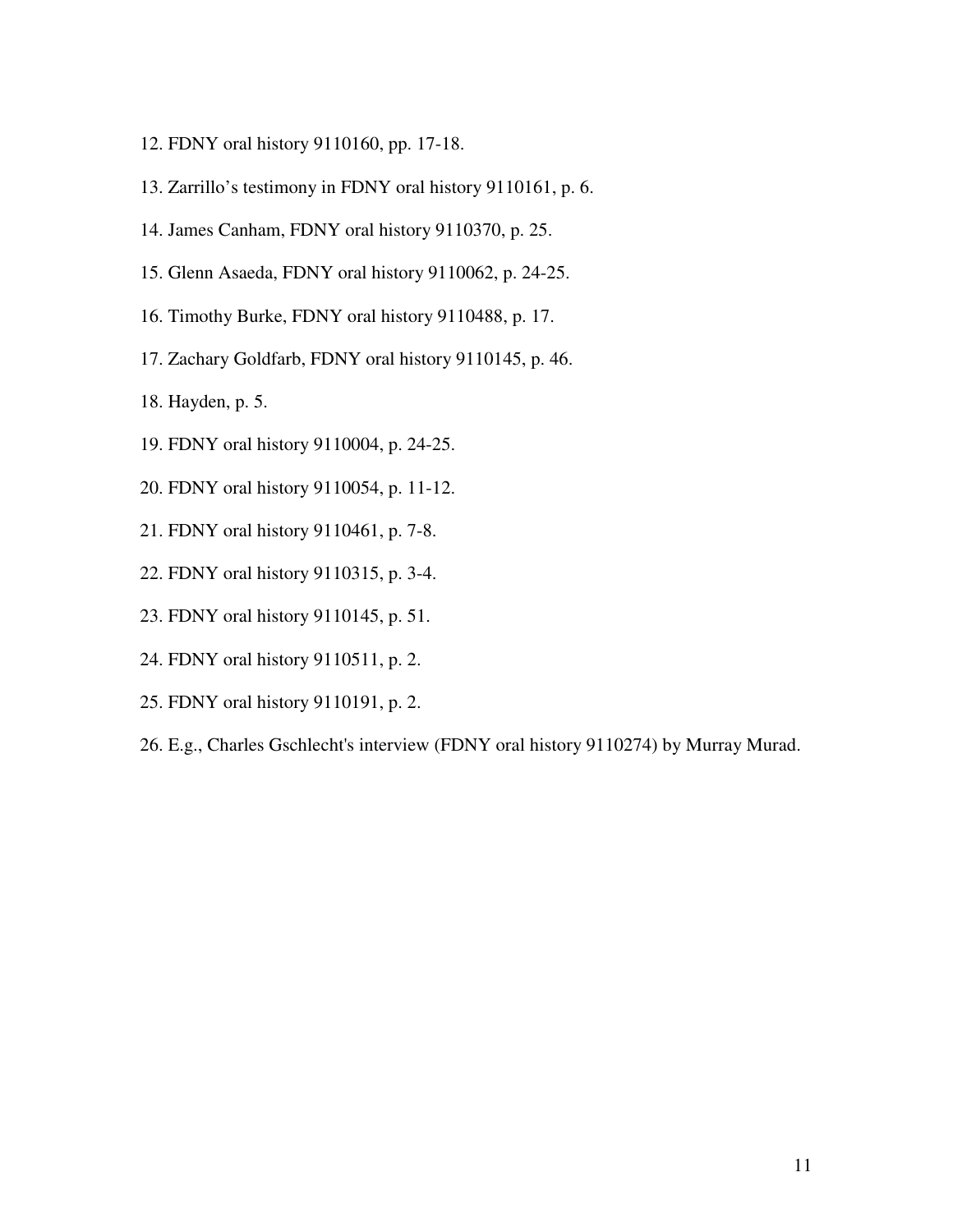## APPENDIX A

#### WTC 7 COLLAPSE WARNINGS

Banaciski, Richard 9110253, p. 6-7 Burke, Timothy 9110488, p. 17 Cahill, Joseph 9110085, p. 16-17 Cassidy, Tiernach 9110413, p. 17 ff. Castellano, Pete 9110398, p. 4. Charles, Jason 9110486, p. 41 Cherrington, Andre 9110036, p. 5. Congiusta, Frank 9110425, p. 4-5. Cook, Louis 9110103, p. 36-37. Cruthers, Frank 9110179, p. 8-9. David, Roy 9110070, p. 5-6. Donato, Thomas 9110471, p. 5-6. Drury, James 9110098, p. 10. Fellini, Frank 9110217, p. 3. Felton, Jarjean 9110041, p. 16. Fitzpatrick, Brian 9110256, p. 7-8. Fortis, Joseph 9110200, p. 13-15. Goldbach, Ray 9110150, p. 13-14. Henricksen, John 9110069, p. 4. Holzman, George 9110467, p. 8. Howe, Kevin 9110469, p. 10. Jezycki, Stephen 9110050, p. 8-9. Kelty, Eugene 9110261, p. 11-12. Kennedy, Edward 9110502, p. 19. Long, Matthew 9110021, p. 9-10. Lowney, Joseph 9110468, p. 5. Mancuso, Anthony 9110271, p. 5. Marsilla, Fred 9110399, p. 8. Massa, Richard 9110267, p. 5. Massa, Vincent 9110222, p. 17 ff. McCarthy, Thomas 9110055, p. 10 ff.

McGlynn, James 9110447, p. 18-19, 29- 30 McGovern, Kevin 9110301, p. 12. Mecner, Edward 9110391, p. 11. Melarango, William 9110045, p. 7-8. Moribito, John 9110354, p. 18. Moriarty, David 9110228, p. 11-12. Murray, Patrick 9110327, p. 12. Muschello, Dominick 9110249, p. 17- 18. Nigro, Daniel 9110154, p. 10. Palone, Michael 9110314, p. 4. Piccerill, Steve 9110119, p. 8. Pilla, Steven 9110104, p. 13-14. Prezant, David 9110212, p. 25-27. Quinn, Kevin 9110339, p. 3. Rosie, Peter 9110479, p. 6. Ryan, William 9110117, p. 15-16. Salerno, Anthony 9110309, p. 5-6. Scaringello, Patrick 9110030, p. 10. Smith, Thomas 9110246, p. 14. Sohmer, Robert 9110472, p. 4-5. Stroebel, Russ 9110497, p. 5. Sweeney, Frank 9110113, p. 14. Vasquez, Paul 9110397, p. 5. Wallace, James 9110409, p. 4. Walsh, James 9110459, p. 18. Weindler, Rudolf 9110462, p. 5-7. Weldon, Richard 9110307, p. 8. Williams, Vandon 9110282, p. 6. Wright, DeCosta 9110054, p. 11-12.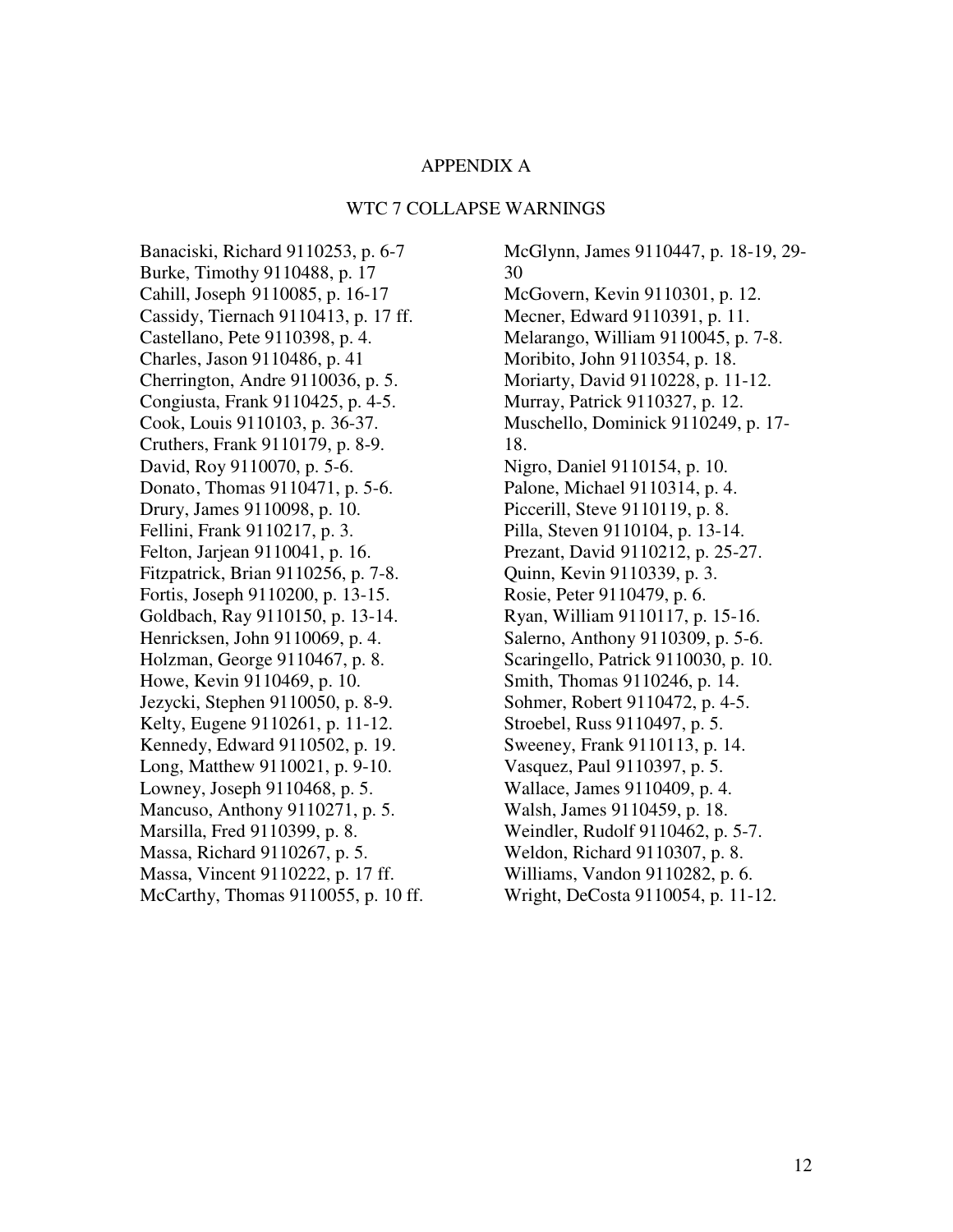# APPENDIX B

# COLLAPSE WARNINGS: ANALYSIS

## Key:

(1) "Degree of certainty" refers to the degree of certainty that appears to accompany the warning.

 $U =$ unknown

 $D =$  definite (e.g., "they knew 7 was coming down"; "we waited for 7 to come down")  $I =$  indefinite (e.g., "they were afraid 7 might come down")

(2) "Time of warning" refers to the time at which the collapse warning is given.

 $U =$ unknown  $2 -$  = less than 2 hours before collapse  $2+ = 2$  or more hours before collapse  $4+ = 4$  or more hours before collapse

(3) "Whose judgment?" has to do with who made the determination that WTC 7 was at risk of collapse.

 $U =$ unknown

 $S =$  self (the FDNY member, on the basis of his/her own observation and judgment, has determined that WTC 7 is in danger of collapse)

 $O =$  other (the FDNY member, on the basis of the observations and judgments of others, typically superiors, has determined that WTC 7 is in danger of collapse)

(4) "Causes of collapse" refers to the causes of WTC 7's vulnerability to collapse as stated in the account.

 $U =$ unknown  $F = fire$  $D =$  other damage

*Each of the above classifications may be qualified by the addition of a question mark (e.g., "D?"). This indicates that I am making an estimate based on sketchy information. But note that uncertainties indicated by question marks have been ignored in the final computation of results.*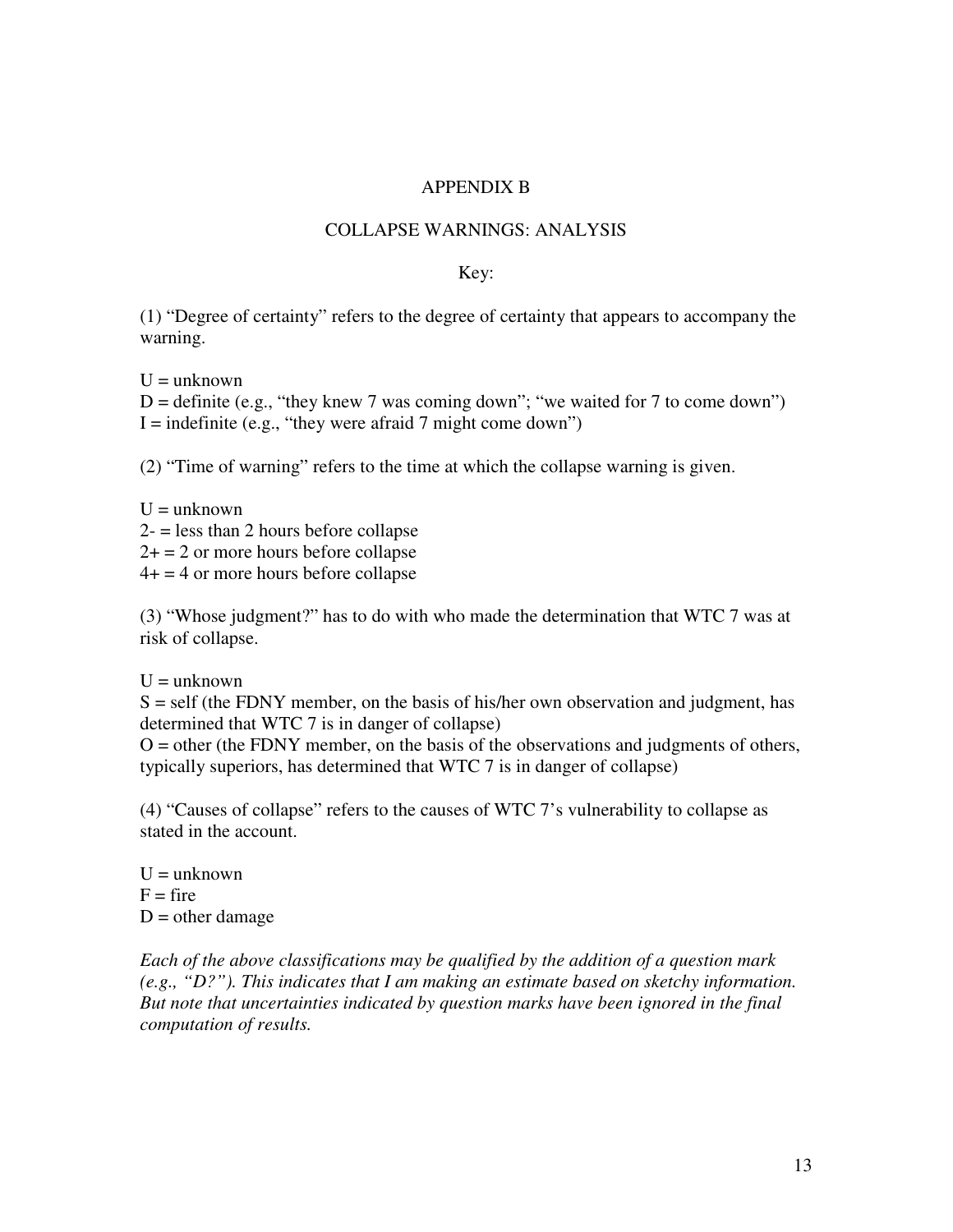| <b>FDNY</b>  | Degree of   | Time of  | Whose        | Causes of          |
|--------------|-------------|----------|--------------|--------------------|
| member       | certainty   | warning  | judgment?    | collapse           |
| Banaciski,   | $\mathbf I$ | $2+$     | $\Omega$     | $F + D?$           |
| Richard      |             |          |              |                    |
| 9110253      |             |          |              |                    |
| Burke,       | D           | U        | $\mathbf O$  | U                  |
| Timothy      |             |          |              |                    |
| 9110488      |             |          |              |                    |
| Cahill,      | D           | $2 -$    | $\mathbf{O}$ | $\overline{U}$     |
| Joseph       |             |          |              |                    |
| 9110085      |             |          |              |                    |
| Cassidy,     | D           | U        | S            | $F + D$            |
| Tiernach     |             |          |              |                    |
| 9110413      |             |          |              |                    |
| Castellano,  | $\mathbf I$ | U        | $\mathbf O$  | $\overline{U}$     |
| Pete         |             |          |              |                    |
| 9110398      |             |          |              |                    |
| Charles,     | D           | U        | $\mathbf O$  | U                  |
| Jason        |             |          |              |                    |
| 9110486      |             |          |              |                    |
| Cherrington, | $\mathbf I$ | U        | $\mathbf{O}$ | $\bar{\mathrm{F}}$ |
| Andre        |             |          |              |                    |
| 9110036      |             |          |              |                    |
| Congiusta,   | D           | $2+$     | $\Omega$     | U                  |
| Frank        |             |          |              |                    |
| 9110425      |             |          |              |                    |
| Cook, Louis  | U           | $2 -$    | $\Omega$     | $\mathbf{F}$       |
| 9110103      |             |          |              |                    |
| Cruthers,    | D?          | $2+$     | U            | $F + D$            |
| Frank        |             |          |              |                    |
| 9110179      |             |          |              |                    |
| David, Roy   | $\mathbf I$ | $2-(?)$  | $\mathbf O$  | $\overline{U}$     |
| 9110070      |             |          |              |                    |
| Donato,      | D?          | $2-(2+)$ | $\mathbf{O}$ | U                  |
| Thomas       |             |          |              |                    |
| 9110471      |             |          |              |                    |
| Drury,       | D           | U        | U            | $\mathbf F$        |
| <b>James</b> |             |          |              |                    |
| 9110098      |             |          |              |                    |
| Fellini,     | $\mathbf I$ | $4+$     | S            | $F + D$            |
| Frank        |             |          |              |                    |
| 9110217      |             |          |              |                    |
| Felton,      | $\mathbf I$ | U        | $\mathbf{O}$ | $\mathbf F$        |
| Jarjean      |             |          |              |                    |
| 9110041      |             |          |              |                    |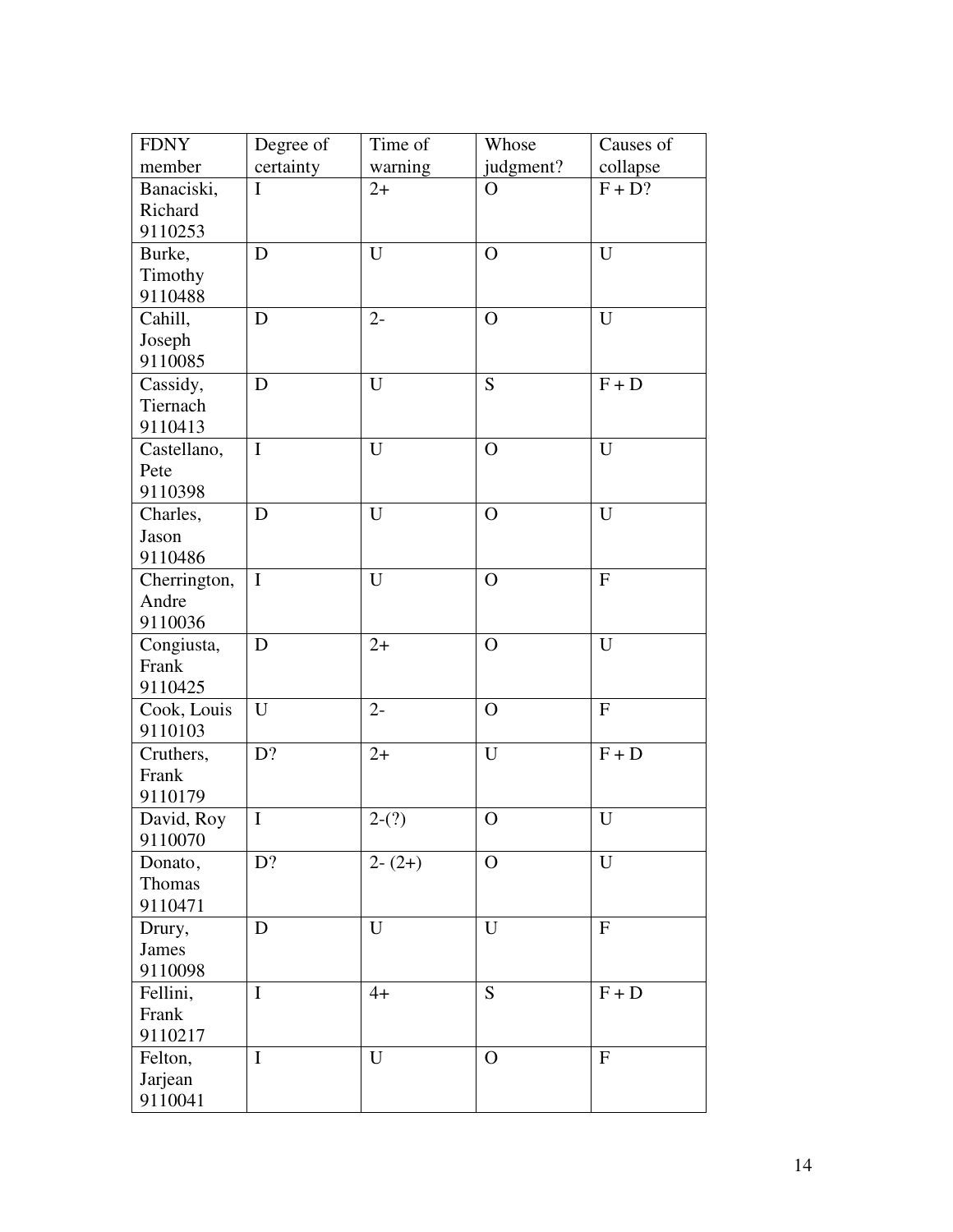| Fitzpatrick,      | D           | U           | $\mathbf O$    | ${\bf U}$    |
|-------------------|-------------|-------------|----------------|--------------|
| <b>Brian</b>      |             |             |                |              |
| 9110256           |             |             |                |              |
| Fortis,           | D           | $2 -$       | $\mathbf{O}$   | U            |
| Joseph            |             |             |                |              |
| 9110200           |             |             |                |              |
| Goldbach,         | $\mathbf I$ | $2-$        | $O + S$        | $F + D$      |
| Ray               |             |             |                |              |
| 9110150           |             |             |                |              |
| Henricksen,       | D           | U           | $\mathbf{O}$   | U            |
| John              |             |             |                |              |
| 9110069           |             |             |                |              |
| Holzman,          | $\mathbf I$ | $2 -$       | $\mathbf{O}$   | $\mathbf U$  |
| George            |             |             |                |              |
| 9110467           |             |             |                |              |
| Howe,             | U           | $2 -$       | $\mathbf{O}$   | U            |
| Kevin             |             |             |                |              |
| 9110469           |             |             |                |              |
| Jezycki,          | $\mathbf I$ | U           | $\overline{O}$ | U            |
| Stephen           |             |             |                |              |
| 9110050           |             |             |                |              |
| Kelty,            | $\mathbf I$ | $2-(?)$     | $O + S$        | ${\bf F}$    |
| Eugene            |             |             |                |              |
| 9110261           |             |             |                |              |
| Kennedy,          | D           | $\mathbf U$ | $\overline{O}$ | U            |
| Edward            |             |             |                |              |
| 9110502           |             |             |                |              |
|                   | D?          | $2 -$       | $\mathbf O$    | U            |
| Long,<br>Matthew  |             |             |                |              |
| 9110021           |             |             |                |              |
|                   | $\mathbf I$ | U           | $\overline{O}$ | $\mathbf U$  |
| Lowney,           |             |             |                |              |
| Joseph<br>9110468 |             |             |                |              |
|                   | $\mathbf I$ | $4+$        | $\mathbf{O}$   | $\mathbf U$  |
| Mancuso,          |             |             |                |              |
| Anthony           |             |             |                |              |
| 9110271           | $\mathbf I$ |             |                | U            |
| Marsilla,         |             | $2-$        | $\mathbf{O}$   |              |
| Fred              |             |             |                |              |
| 9110399           |             |             |                |              |
| Massa,            | $\mathbf I$ | U           | $\mathbf{O}$   | $\mathbf{F}$ |
| Richard           |             |             |                |              |
| 9110267           |             |             |                |              |
| Massa,            | D           | $2+$        | S?             | ${\bf F}$    |
| Vincent           |             |             |                |              |
| 9110222           |             |             |                |              |
| McCarthy,         | D           | $2 -$       | $\mathbf{O}$   | F?           |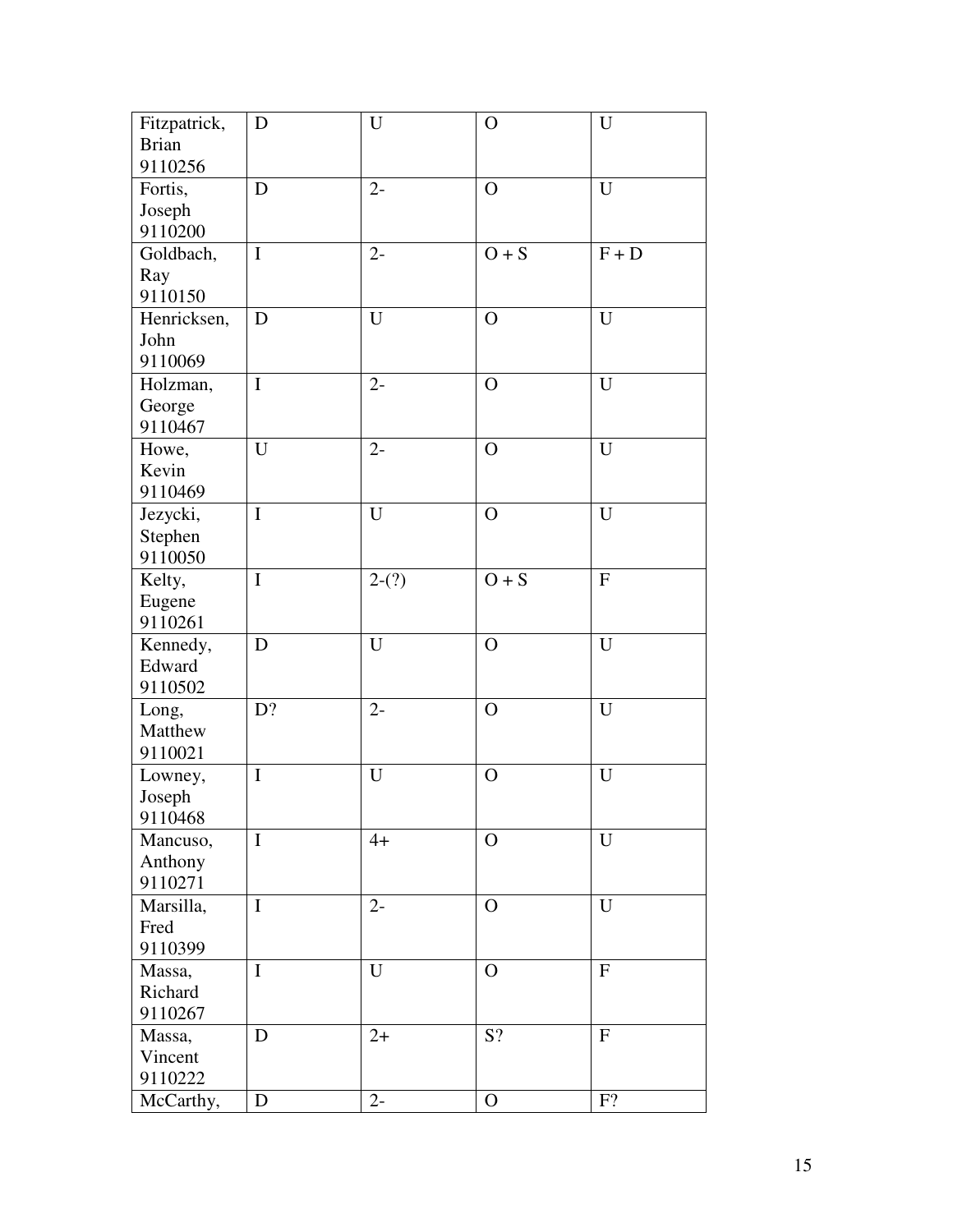| Thomas        |             |             |              |             |
|---------------|-------------|-------------|--------------|-------------|
| 9110055       |             |             |              |             |
| McGlynn,      | $\mathbf I$ | $2 -$       | S            | ${\bf F}$   |
| <b>James</b>  |             |             |              |             |
| 9110447       |             |             |              |             |
| McGovern,     | $\mathbf I$ | $2+$        | $\Omega$     | ${\bf F}$   |
| Kevin         |             |             |              |             |
| 9110301       |             |             |              |             |
| Mecner,       | D           | $\mathbf U$ | $\Omega$     | $\mathbf U$ |
| Edward        |             |             |              |             |
| 9110391       |             |             |              |             |
| Melarango,    | D           | $4+$        | $\Omega$     | U           |
| William       |             |             |              |             |
| 9110045       |             |             |              |             |
| Moribito,     | $\mathbf I$ | $\mathbf U$ | U            | $\mathbf U$ |
| John          |             |             |              |             |
| 9110354       |             |             |              |             |
| Moriarty,     | D           | $4+$        | $\mathbf{O}$ | U           |
| David         |             |             |              |             |
| 9110228       |             |             |              |             |
| Murray,       | $\mathbf I$ | $4+$        | $\Omega$     | U           |
| Patrick       |             |             |              |             |
| 9110327       |             |             |              |             |
| Muschello,    | D           | $\mathbf U$ | $\mathbf{O}$ | $\mathbf U$ |
| Dominick      |             |             |              |             |
| 9110249       |             |             |              |             |
| Nigro,        | $\mathbf I$ | $2 -$       | S            | $F + D$     |
| Daniel        |             |             |              |             |
| 9110154       |             |             |              |             |
| Palone,       | $\mathbf I$ | $\mathbf U$ | $\mathbf O$  | $\mathbf U$ |
| Michael       |             |             |              |             |
| 9110314       |             |             |              |             |
| Piccerill,    | D           | U           | U            | U           |
| <b>Steve</b>  |             |             |              |             |
| 9110119       |             |             |              |             |
| Pilla, Steven | D           | $\mathbf U$ | $O$ ?        | $\mathbf U$ |
| 9110104       |             |             |              |             |
| Prezant,      | $\mathbf I$ | $2-?$       | $\mathbf{O}$ | $\mathbf U$ |
| David         |             |             |              |             |
| 9110212       |             |             |              |             |
| Quinn,        | $\mathbf D$ | $2 + ?$     | $\mathbf{O}$ | $\mathbf U$ |
| Kevin         |             |             |              |             |
| 9110339       |             |             |              |             |
| Rosie, Peter  | $\mathbf I$ | U           | $\mathbf{O}$ | U           |
| 9110479       |             |             |              |             |
|               | D?          | $2+$        | $\mathbf O$  | F?          |
| Ryan,         |             |             |              |             |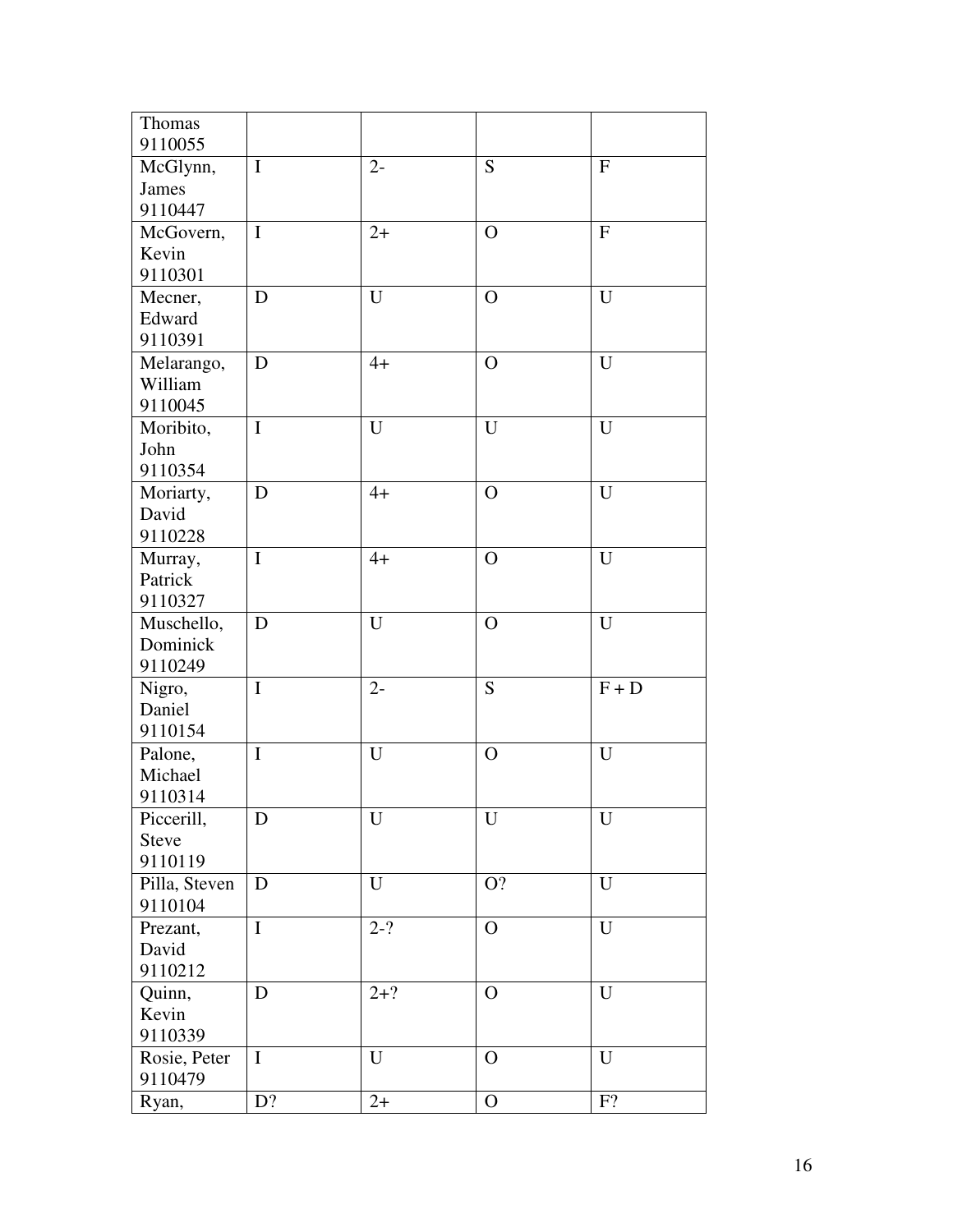| William<br>9110117 |             |                     |              |                |
|--------------------|-------------|---------------------|--------------|----------------|
| Salerno,           | $\mathbf I$ | $4 + ?$             | $\mathbf O$  | $F$ ?          |
| Anthony            |             |                     |              |                |
| 9110309            |             |                     |              |                |
| Scaringello,       | $\mathbf I$ | $2 -$               | $\mathbf O$  | F?             |
| Patrick            |             |                     |              |                |
| 9110030            |             |                     |              |                |
| Smith,             | D           | $2+$                | O?           | $\overline{U}$ |
| Thomas             |             |                     |              |                |
| 9110246            |             |                     |              |                |
| Sohmer,            | D?          | $2+$                | $\mathbf O$  | $\overline{F}$ |
| Robert             |             |                     |              |                |
| 9110472            |             |                     |              |                |
| Stroebel,          | D           | U                   | $\mathbf{O}$ | $\overline{U}$ |
| <b>Russ</b>        |             |                     |              |                |
| 9110497            |             |                     |              |                |
| Sweeney,           | D           | U                   | $\mathbf{O}$ | U              |
| Frank              |             |                     |              |                |
| 9110113            |             |                     |              |                |
| Vasquez,           | D           | $2 - ?$             | $\mathbf{O}$ | U              |
| Paul               |             |                     |              |                |
| 9110397            |             |                     |              |                |
| Wallace,           | D           | $\mathbf U$         | $\mathbf{O}$ | U              |
| <b>James</b>       |             |                     |              |                |
| 9110409            |             |                     |              |                |
| Walsh,             | $\mathbf I$ | U                   | $\Omega$     | U              |
| <b>James</b>       |             |                     |              |                |
| 9110459            |             |                     |              |                |
| Weindler,          | $\mathbf I$ | $2+$                | $\mathbf{O}$ | $D + F?$       |
| Rudolf             |             |                     |              |                |
| 9110462            |             |                     |              |                |
| Weldon,            | D?          | U                   | U            | U              |
| Richard            |             |                     |              |                |
| 9110307            |             |                     |              |                |
| Williams,          | $\mathbf I$ | $\mathbf U$         | $\mathbf{O}$ | $\mathbf U$    |
| Vandon             |             |                     |              |                |
| 9110282            |             |                     |              |                |
| Wright,            | D?          | $\mathbf U$         | $\mathbf{O}$ | F?             |
| DeCosta            |             |                     |              |                |
| 9110054            |             |                     |              |                |
| Totals             | $U = 2$     | $\overline{U} = 27$ | $U = 5$      | $U = 38$       |
|                    | $D = 31$    | $2 - 17$            | $S = 7$      | $F only = 15$  |
| 60                 | $I = 27$    | $2+ = 10$           | $0 = 50$     | D only = $0$   |
|                    |             | $4+ = 6$            |              | $F + D = 7$    |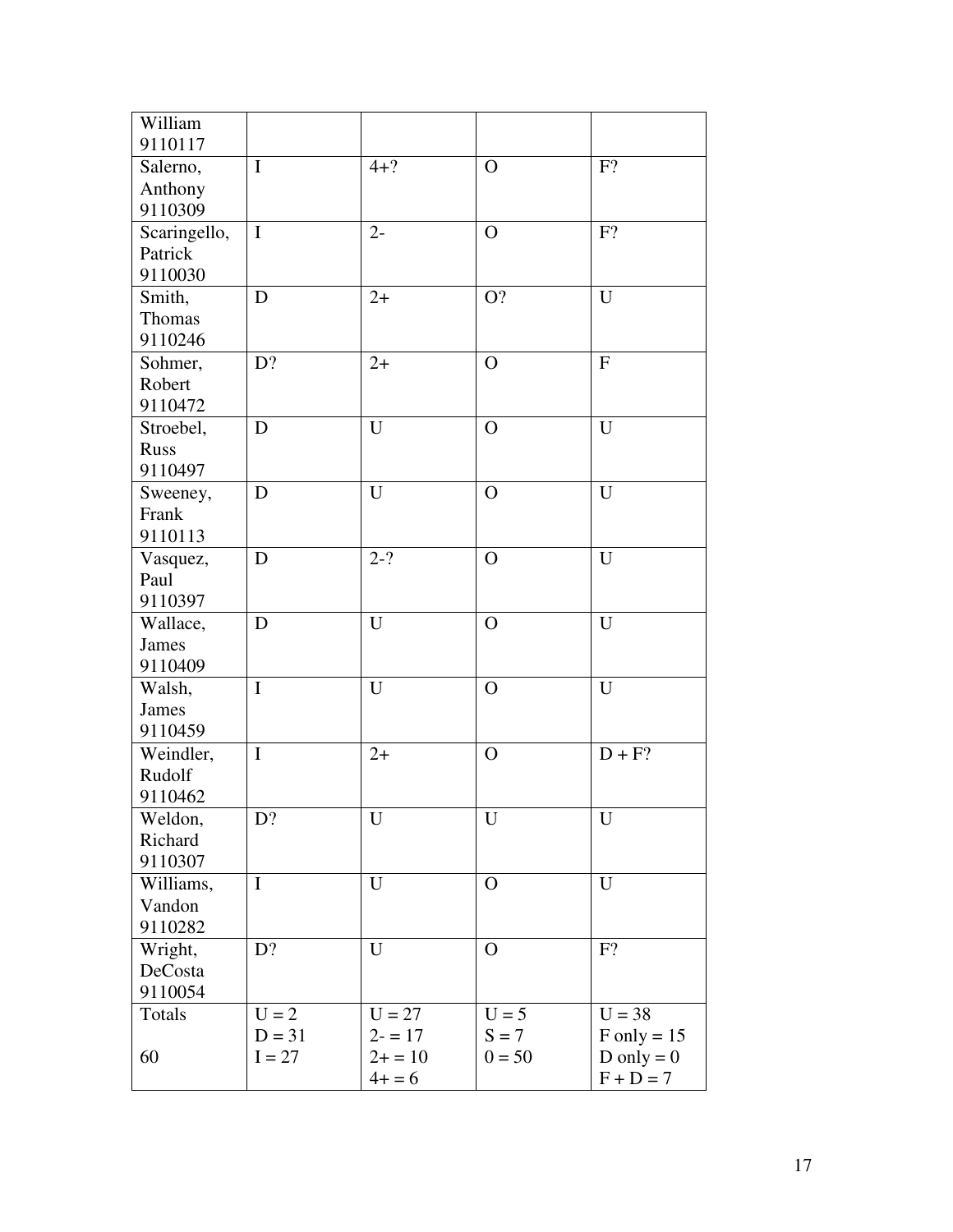# APPENDIX C

## THE SEVEN INDEPENDENTS:

# FDNY Members Who Personally Judged that Seven was Likely to Collapse

Note: I have given these testimonies as I have found them and have not added critique. But I should point out that some of them include speculation that is highly dubious.

(1) Cassidy, Tiernach, 9110413

On p. 17 Cassidy refers to the imminent collapse of WTC 7. Then on p. 19 he continues:

"So, yeah, then we just stayed on Vesey until building seven came down. There was nothing we could do. The flames were coming out of every window of that building from the explosion of the south tower. So then building seven down. When that started coming down, you heard that pancaking sound again."

On p. 21 ff. the interviewer—almost unique among interviewers in this collection- pursues the issue of Seven's damage:

Q. "Why was building seven on fire? Was that flaming debris from tower two—"

A. "From tower two."

Q. "–that fell onto that building and lit it on fire?"

A. "Correct."

Q. "Because it really got going, that building seven. I saw it late in the day, and like the first seven floors were on fire. It looked like heavy fire on seven floors."

A. "It was fully engulfed. That whole building—there were pieces of tower two in building seven and the corners of the building missing and whatnot. But just looking up at it from ground level, however many stories it was, 40-some-odd, you could see the flames going straight through from one side of the building to the other. That's an entire block."

Q. "I wonder what was burning in there. What do you think was burning. There's not a lot of wood in there."

A. "You figure, that jet fuel, that explosion that hit, everything just came out. Remember that explosion? It was massive, that fireball. That jet fuel just—"

Q. "It was jet fuel, yeah. That must have been where it landed. That's probably where a lot of the jet fuel went."

A. "A 25,000 gallon tank I think it had?"

Q. "It had to go somewhere."

(2) Fellini, Frank, 9110217, p. 3

"The major concern at that time at that particular location was number Seven, building number seven, which had taken a big hit from the north tower. When it fell, it ripped steel out from between the third and sixth floors across the façade on Vesey Street. We were concerned that the fires on several floors and the missing steel would result in the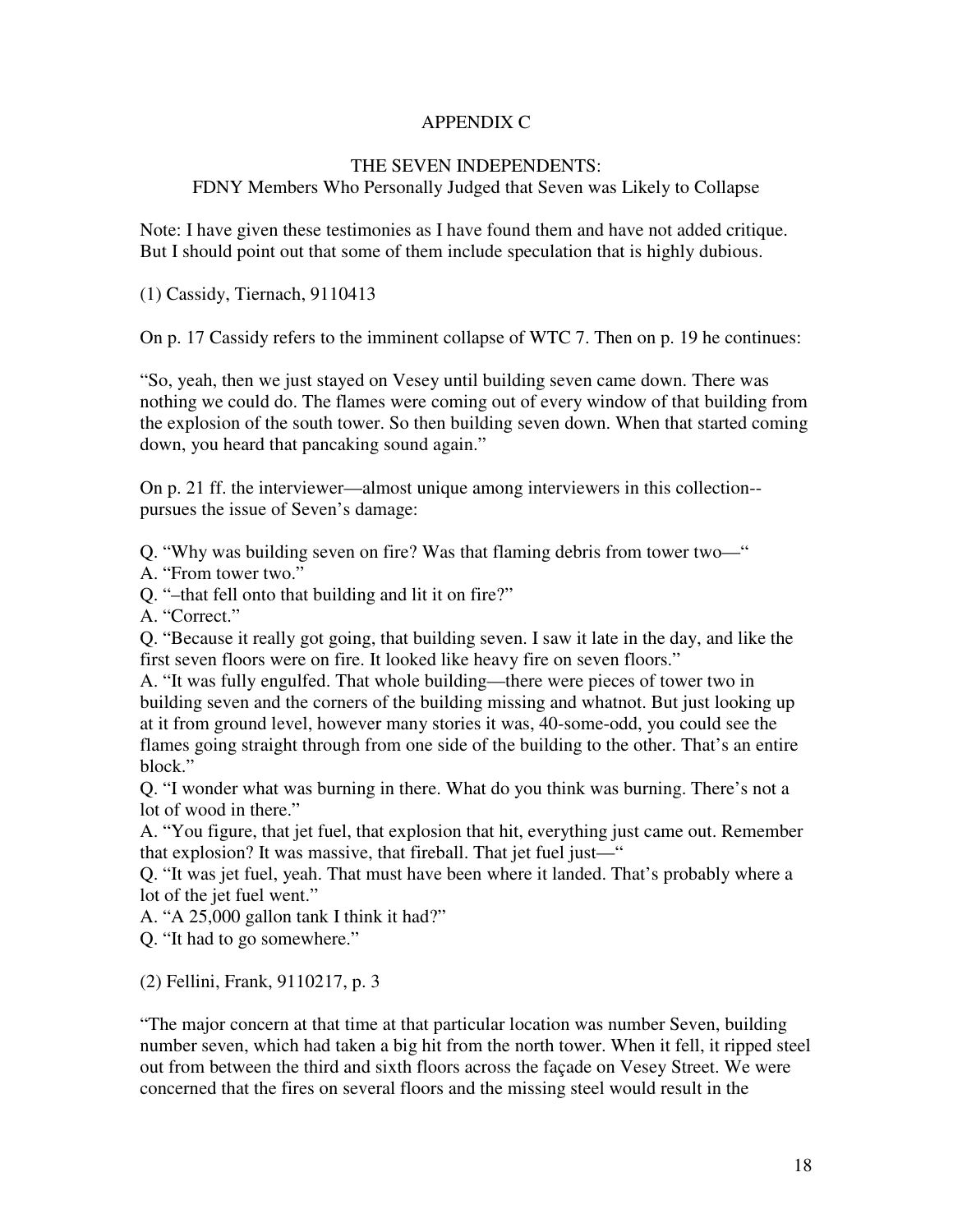building collapsing. So for the next five or six hours we kept firefighters from working anywhere near that building, which included the whole north side of the World Trade Center complex. Eventually around 5:00 or a little after, building number seven came down."

(3) Goldbach, Ray, 9110150, p. 13-14

"I then walked down a couple of blocks back to the site. We were north of the Winter Garden at that point. It might have been—it was Vesey Street. We walked all the way back down to Vesey Street. There was a big discussion going on at that point about pulling all of our units out of 7 World Trade Center. Chief Nigro didn't feel it was worth taking the slightest chance of somebody else getting injured. So at that point we made a decision to take all of our units out of 7 World Trade Center because there was a potential for collapse."

Q. "It was on fire, correct, Captain?"

A. "Yes, it was on fire at that time. Then they said it suffered some form of structural damage. These things were going on at the same time. The fact that we thought we found Ganci and Feehan and his place at 7 World Trade Center. Made the decision to back everybody away, took all the units and moved them all the way back toward North End Avenue, which is as far I guess west as you could get on Vesey Street, to keep them out of the way."

(4) Kelty, Eugene, 9110261, p. 11-12

"And 7 World Trade was burning up at the time. We could see it. There was concern. I had gone up to take a look at it, because I knew that the telephone company building, which is 140 West Street, was next to 7 World Trade Center, and there was a concern that if 7 World Trade Center came down, what would happen to this building? We went in there, we checked it out. There were some people in there. We made them evacuate and I went in the back to see what was happening.

The fire at 7 World Trade was working its way from the front of the building northbound to the back of the building. There was no way there could be water put on it, because there was no water in the area. I went back and I reminded whoever the chief was, I don't know if it was Chief McKavanagh or Chief Blaich, that with 7 World Trade Center in danger of collapsing, you had to be careful, because Con Edison had big transformers in the back that supplied the lower half of Manhattan. …when I was coming back somewhere around I think it was 5:00 o'clock, 6:00 o'clock, 7 World Trade Center came down."

(5) Massa, Vincent, 9110222, p. 17-18

"But they weren't letting guys too close. At this point Seven World Trade Center was going heavy, and they weren't letting anybody get too close. Everybody was expecting that to come down. We hung out for hours…I remember later on in the day it was getting close that they were more concerned about seven coming down. We had no idea what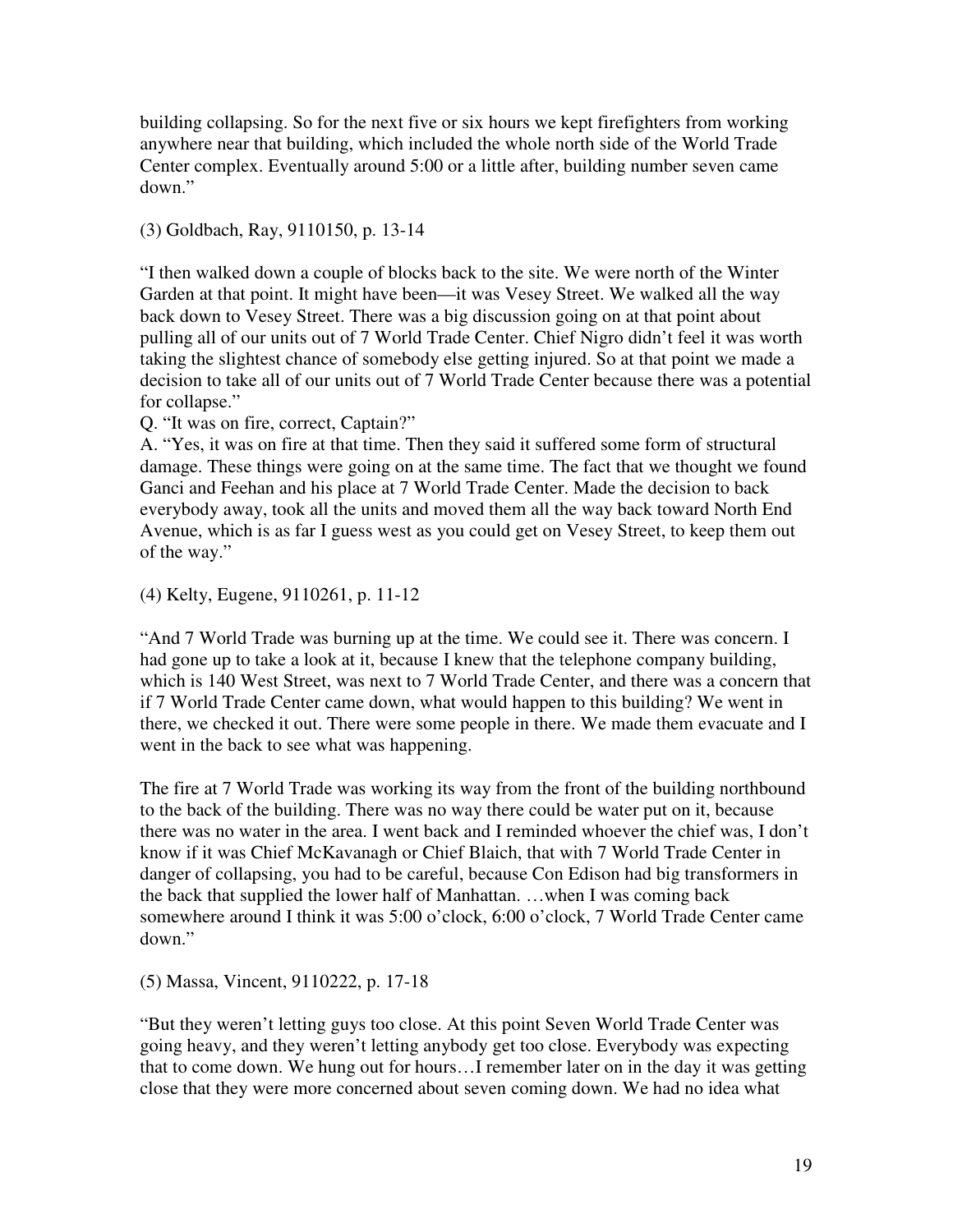was going on on the east side. We were all on our side. On the west side it was pretty clear. The wind was blowing from west to east I believe. I remember later on in the day as we were waiting for seven to come down they kept backing us up Vesey, almost a full block. They were concerned about seven coming down, and they kept changing us, establishing a collapse zone and backing us up. ….

The whole time while we were waiting—there were hours that went by. Seven came down after 5 in the afternoon."

(6) Nigro, Daniel, 9110154, p. 10

"The most important operational decision to be made that afternoon was the collapse had damaged 7 World Trade Center, which is about a 50 story building, at Vesey between West Broadway and Washington Street. It had very heavy fire on many floors and I ordered the evacuation of an area sufficient around to protect our members, so we had to give up some rescue operations that were going on at the time and back the people away far enough so that if 7 World Trade did collapse, we wouldn't lose any more people. We continued to operate on what we could from that distance and approximately an hour and a half after that order was given, at 5:30 in the afternoon, 7 World Trade Center collapsed completely."

(7) McGlynn, James, 9110447, p. 29-30

"Just when you thought it was over, you're walking by this building and you're hearing this building creak and fully involved in flames. It's like, is it coming down next? Sure enough, about half an hour later it came down."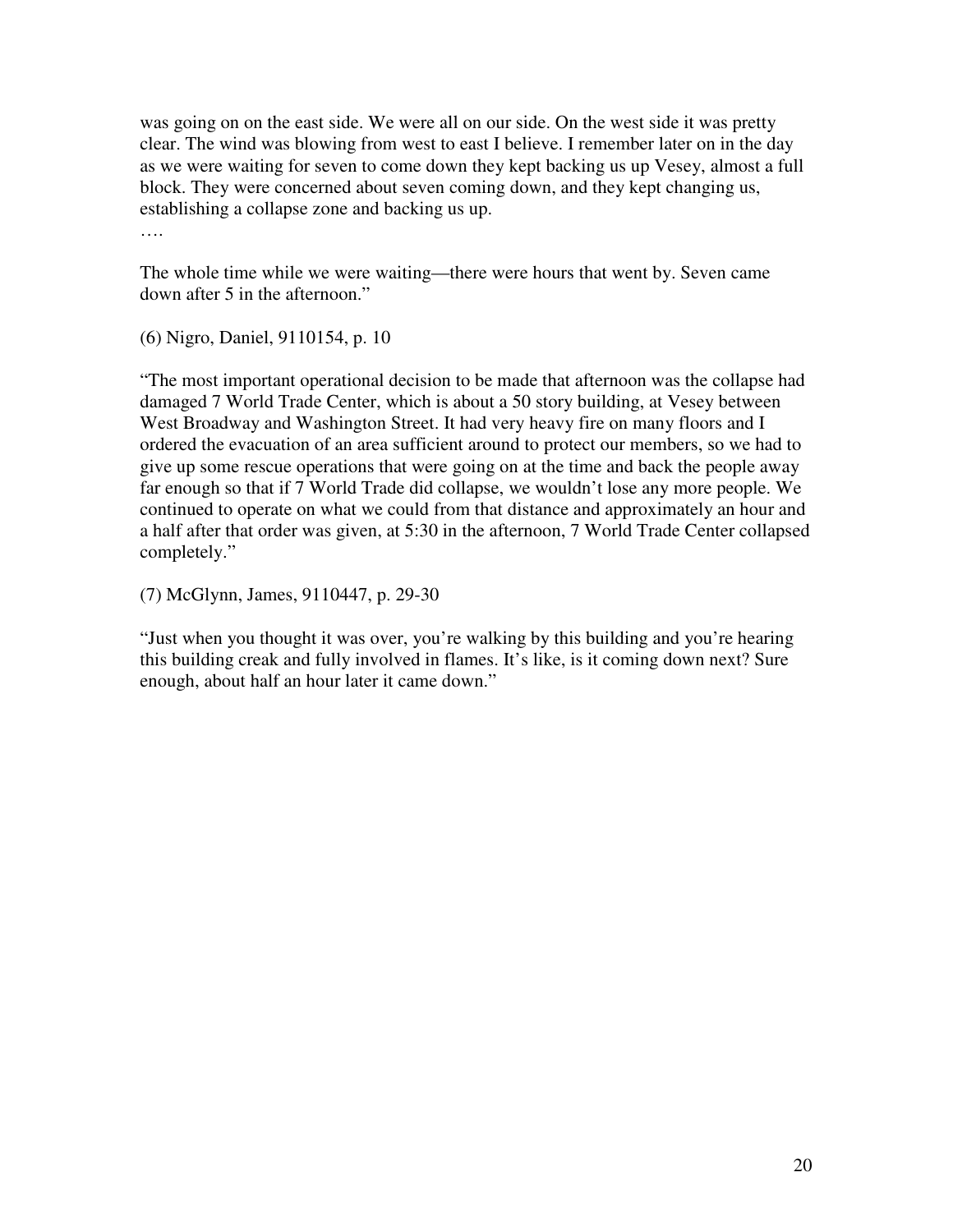## APPENDIX D

## WITNESSES WHO WERE STUNNED BY TOTAL COLLAPSE BUT MIGHT HAVE ACCEPTED DIFFERENT, LESSER FORMS OF COLLAPSE (EXAMPLES)

(1) McGlynn, James, 9110447, p. 8

"Any time I've heard of a collapse, it was never an entire building like this turned out to be."

(2) Murray, Patrick, 9110327, p. 16- 17

"Early on, looking at the buildings, my personal belief, my personal immediate belief was that the top of the building was going to slide off of the south tower because damage that the plane did, it looked like it took out half the building on a number of floors, on multiple floors. But it was a fleeting thought. I don't think anybody there believed in their heart that that building was going to collapse, even that the top would come off. But I don't think anybody believed that that building was going to collapse the way it did."

(3) Carletti, Richard, 9110419, p. 4

"I turned to Tommy and I said, Tommy, this building is in danger of collapse. In my opinion, I didn't think there was going to be a catastrophic collapse..."

(4) Chiafari, Joseph (Lieutenant), 9110215, p. 14

"I was thinking in my mind, gee, if the thing was going to collapse, how it was going to weaken itself, most likely where it's burning at, it's most likely going to tip over and the remainder of the structure is almost going to like remain intact, so you had a good amount of like 20 or 30 floors that would maybe tip over on its side."

(5) Cooke, Alan, 9110040, p. 4

"I heard a rumble. Both of us looked up and we saw a part of the building. I saw a part of the building coming down. I had thought it was just one piece of the building coming down. I didn't in my imagination didn't think it was the entire building coming down."

(6) DeMarco, Diane, 9110331, p. 8

"I saw the antenna start to slide, but we thought at that point that it was going to topple over, not go straight down."

(7) Delgado, Manuel, 9110004, p. 15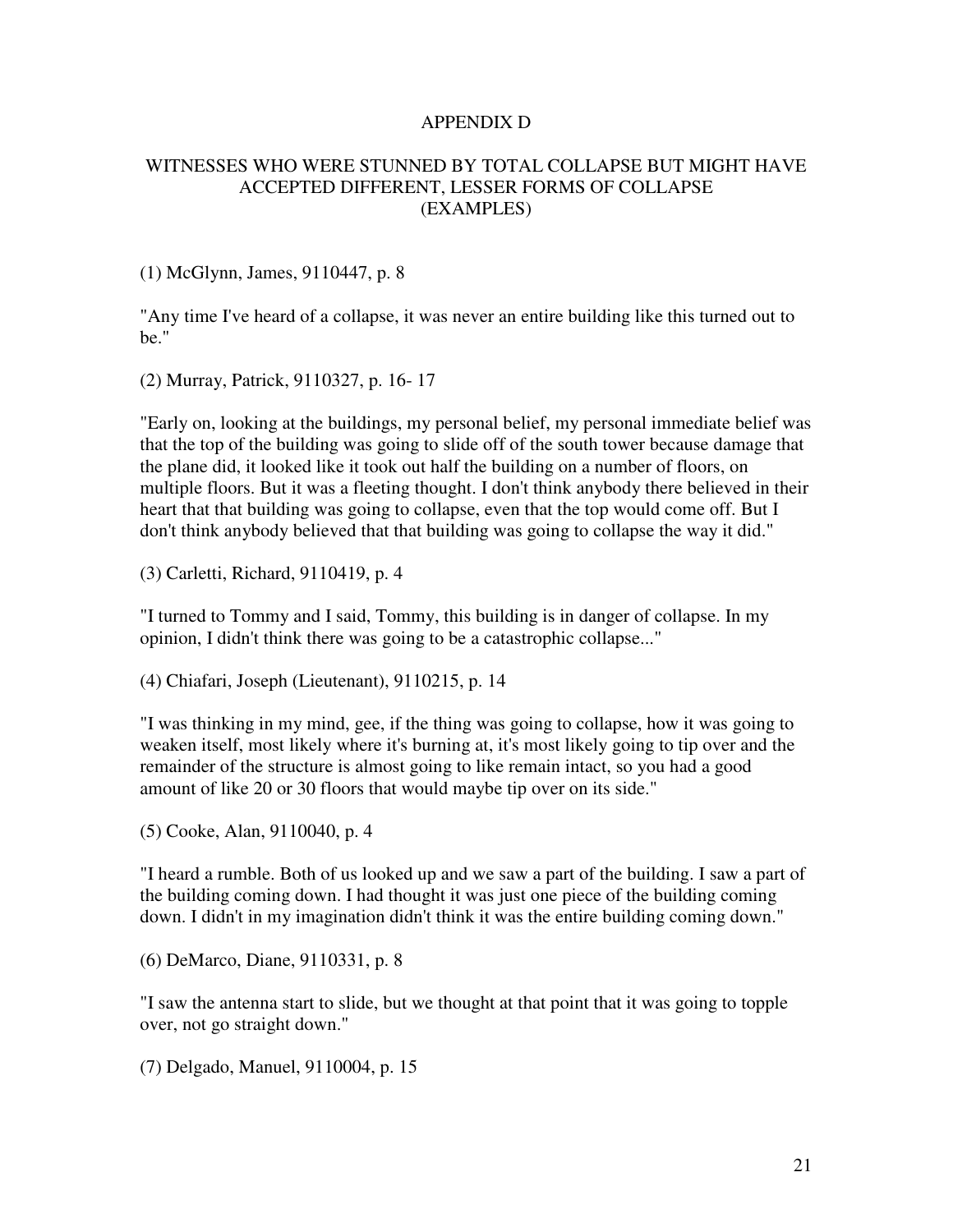"It was tilting towards us, so it had been to be tilting eastward."

Q. "East?"

A. "Maybe southeast...At that point we hear the rumble and, you know, this is it. I figure I'm dead. I thought this tower was going to topple."

(8) Dixon, Brian (Battalion Chief), 9110166,

p. 15-16

"The realization hit that it's going to fall down, the top's coming off. I was still thinking- there was never a thought that this whole thing is coming down. I thought that that blew out and stuff is starting to fly down. The top is going to topple off there."

p. 19

"But I went back up and peered out. I'm expecting to look up and see that the top of the building fell into the street.

I look and what I see is about 20 stories left of a building and jagged edges on the south side. I was like 20 stories, maybe, or so and on the north side of that tower down to about maybe 10 or 15 stories on the south side of it.

It's like I can't believe the whole building is down. I was dumbfounded."

(9) Grabher, Steve (Chief), 9110241, p. 11

"The whole top was teetering, and I really thought just the top of the building was falling off."

(10) Guidetti, Pete, 9110084, p. 25

"In me saying that these buildings are coming down, I thought it was going to collapse, it was going to topple."

Q. "From above?"

A. "From above, like 30 stories, 20. Whatever was left above the plane crash in either tower would just give way and go this way and come down into the street. I did not think the whole building would pancake down."

See also, Supervising Fire Marshall Robert Byrnes, 9110206, p. 5-6 and Lieutenant Michael Cahill, 9110143, p. 7.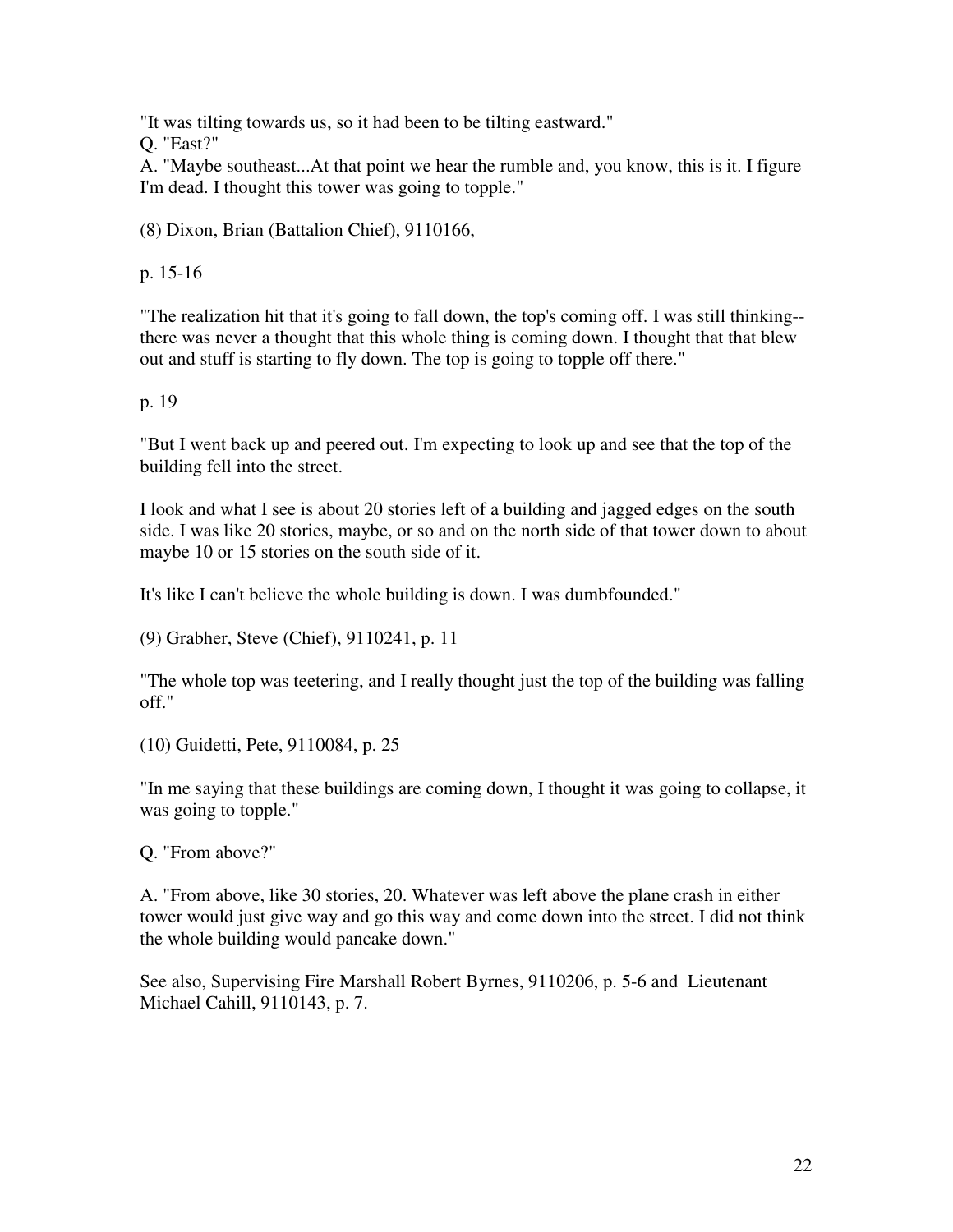## APPENDIX E

# WITNESSES WHO WERE TOLD PLANES COULD NOT BRING DOWN THE **TOWERS** (EXAMPLES, EXCLUDING PERUGGIA)

## (1) Gribbon, Frank (Deputy Commissioner), 9110167, p. 21

"The one thing, I talked to Ray Goldbach and Tom Fitzpatrick when I got there and I looked up at them and I said do we have a collapse potential here. I remember them saying no, they are made to withstand a hit from planes."

(2) Guidetti, Pete, 9110084, p. 23-26

"About 20 years ago when I was full duty...It was a Friday night. I'll never forget this....I'm standing in front of quarters. It's the 12 to 3 watch, summer night, beautiful night. A civilian is walking by, stop, he's looking in, the apparatus doors are up. I start talking to him. He turns out to be an architectural engineer. He builds high-rise buildings, skyscrapers.

I said, 'Let me ask you a question. Can I ask you a question?' He said, 'Yeah, sure.' I said, 'The World Trade Center—' He says, 'Yes.' These are my words, Kevin, on my father's grave and my mother's grave. I said, 'Let me ask you a question. If a 747 out of Newark topped off with jet fuel crashes into the 80th story of one of the stories, will it topple the top 30 stories?' 'Oh, no, it's not designed to do that. It's not designed to do that the way we constructed this. We took things like that into consideration in the building of it. That would not happen'...At that time when I ask this guy this question, I'm picturing a plane going in, blowing out loads of floors, fully loaded, 747 I quoted, topped off with jet fuel, would it topple the 30 stories. He said no...He didn't turn around and say, 'Oh, no, you don't have to worry about the building toppling. However, you have a strong possibility of it pancaking down on itself because it's primarily steel construction'...But again, he didn't say that. He just said it's not coming down."

(3) Moribito, John, 9110354, p. 11

"I felt the building shake. I saw the lights flicker. At that point, I started to get nervous and wonder whether or not the buildings would come down.

I approached the chiefs. The chiefs were assured by the engineers of the building that there was no way that the buildings would come down. They actually said that the buildings could take--withstand ten airplanes hitting it, and there was no way that the buildings could come down."

(4) Prezant, David (Deputy Chief Medical Officer), 9110212, p. 3